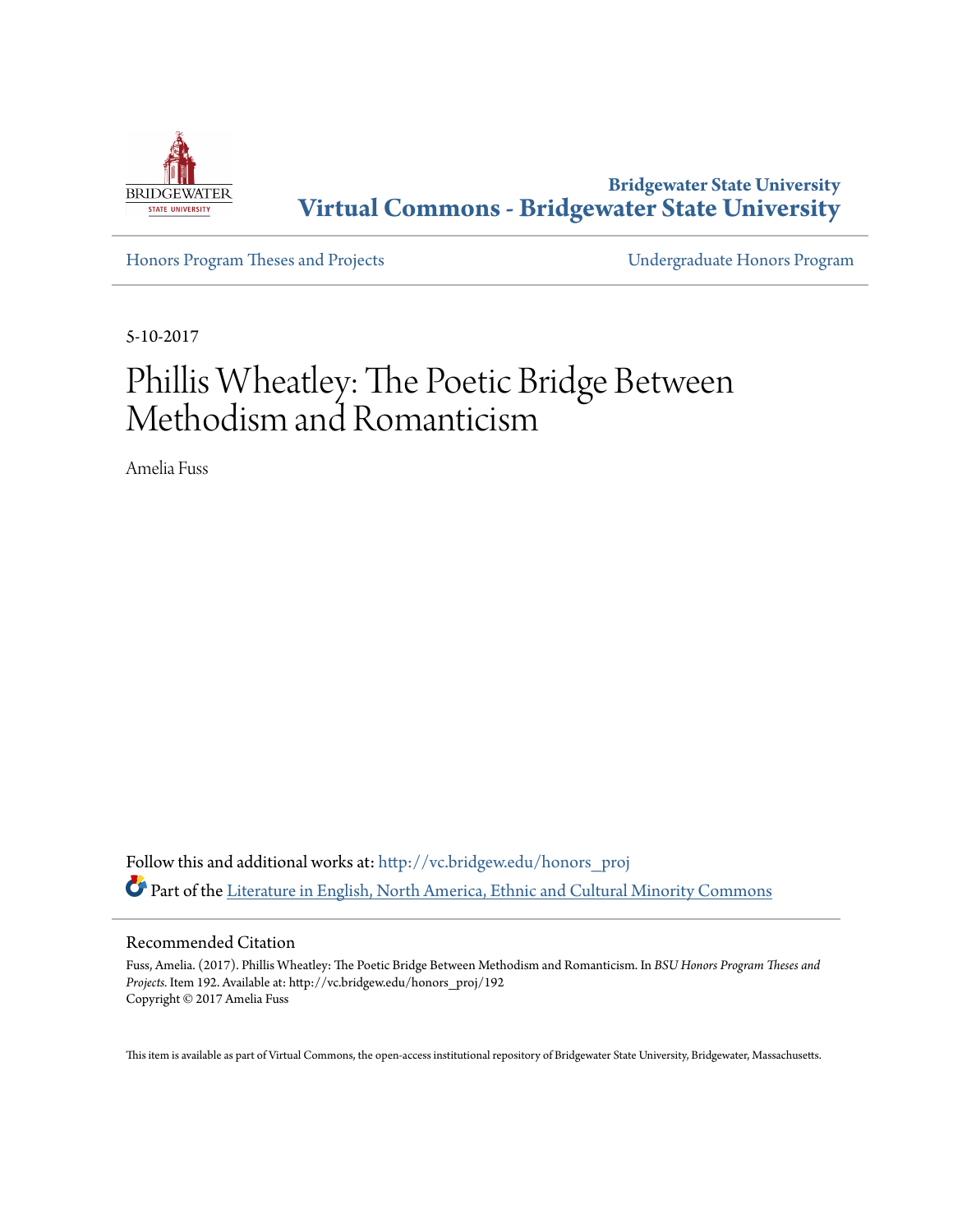Phillis Wheatley: The Poetic Bridge Between Methodism and Romanticism

Amelia Fuss

Submitted in Partial Completion of the Requirements for Commonwealth Honors in English

> Bridgewater State University May 10, 2017

> > Dr. Emily Field, Thesis Director Dr. Kevin Kalish, Committee Member Dr. Renee Somers, Committee Member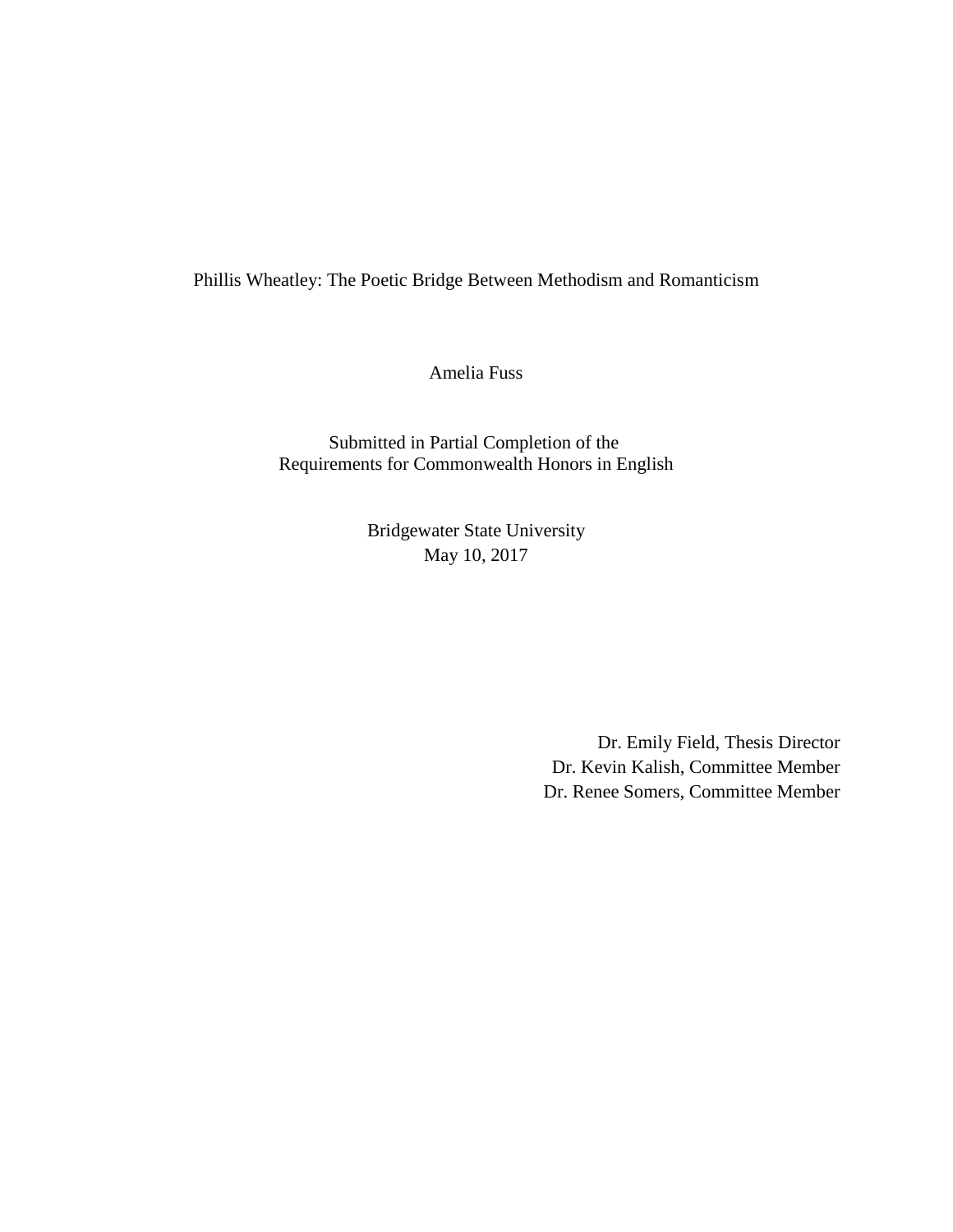# **Introduction**

In 1761, a child of only seven or eight years old was captured from her home in West Africa and brought to the American colonies to be sold as a slave. She was bought by the Wheatley family in Boston, Massachusetts, and named Phillis, after the boat she arrived on. Vincent Carretta, in his 2001 biography, theorizes that she was purchased because of her youth. When she was purchased, she was approximately the age of the Wheatley's oldest daughter<sup>[1](#page-2-0)</sup>; the anniversary of her death had been weeks before they bought Phillis, so he theorizes that the family was sympathetic to her age and stature which led them to treat her more as a daughter than as a slave, although she still served them in minimal ways (14). It took Phillis only two years to become fluent in English and publish her first poem before going on to compile a book of poetry called *Poems on Various Subjects: Religious and Moral* (1773), making her the first African American to publish a book on any subject in the colonies. Her education was uncharacteristic of the time because some colonies still prohibited any education of African Americans<sup>[2](#page-2-1)</sup>, and even where it was legal, it was not widely practiced. She was not only educated in the Bible, but in Classical literature as well; she would often be included in lessons with the Wheatley children. During her young life, she would attend services at the Old South Church with the Wheatley family who identified as Congregationalist. However, "Congregationalist Susanna Wheatley, for example, befriended Presbyterian and Anglican Methodist missionaries

<span id="page-2-0"></span><sup>&</sup>lt;sup>1</sup> Carretta presents evidence that this daughter was favored by John and Susanna Wheatley because of how unusually precise her headstone was for a child in those times. She passed nine years before they bought Wheatley so Phillis was approximately the same age she would have been had she lived.

<span id="page-2-1"></span> $2$  Excerpt from the South Carolina act of 1740, which prohibited the education of slaves: "Be it enacted, that all and every person and persons whatsoever, who shall hereafter teach or cause any slave or slaves to be taught to write, or shall use or employ any slave as a scribe, in any manner of writing whatsoever, hereafter taught to write, every such person or persons shall, for every such offense, forfeit the sum of one hundred pounds, current money" (WGBH PBS).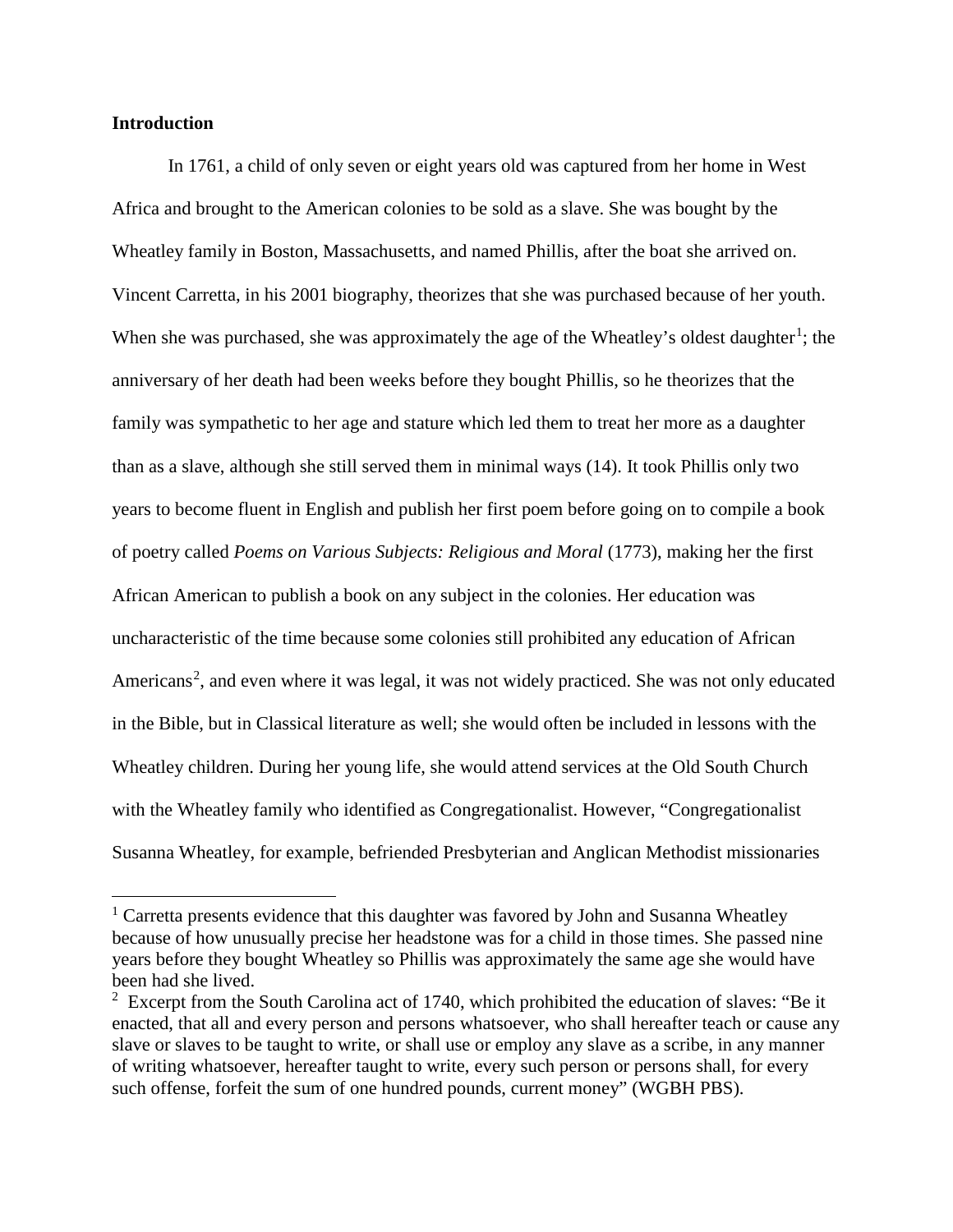who often stayed with the Wheatleys when they preached in Boston" (26). So, although they practiced as Congregationalists, they welcomed the ideas and practices of others outside of their own religion. Because of this, Phillis Wheatley was given the freedom to choose her own denomination taking into consideration not only the denomination of her masters, but the preachers who often stayed with the family. She chose to join the Methodist movement, specifically under the religious guidance of the preacher George Whitefield. Even though she labeled herself as a Whitefieldian Methodist, she was baptized in the Congregational church because they were the most sympathetic towards Methodism compared to other Boston churches (Carretta [3](#page-3-0)5). $3$ 

From the time Wheatley found success in writing, she has been the subject of a variety of literary conversations among scholars. For example, Henry Louis Gates Jr. explores Thomas Jefferson's response to her work as pivotal to the creation of African American Literature by confronting his harsh criticism towards her that is rooted in racist sentiment. His book, titled *The Trials of Phillis Wheatley* (2003), details the literary legacy that Jefferson's criticism of Wheatley left while also taking a historical approach to reading one of the prefatory documents included in *Poems on Various Subjects: Religious and Moral.* This document is an attestation of authenticity, signed by eighteen Boston dignitaries, judges and politicians including the governor, Thomas Hutchinson, and John Hancock. The document states that "She has been examined by some of the best Judges, and is thought qualified to write [the poems]" (Carretta 8). Gates dramatizes the attestation by featuring the image of a young African girl defending her poetry in front of Boston's most well-known men.

<span id="page-3-0"></span> <sup>3</sup> All biographical information on Wheatley comes from Vincent Carretta's book *Phillis Wheatley: Biography of a Genius in Bondage*.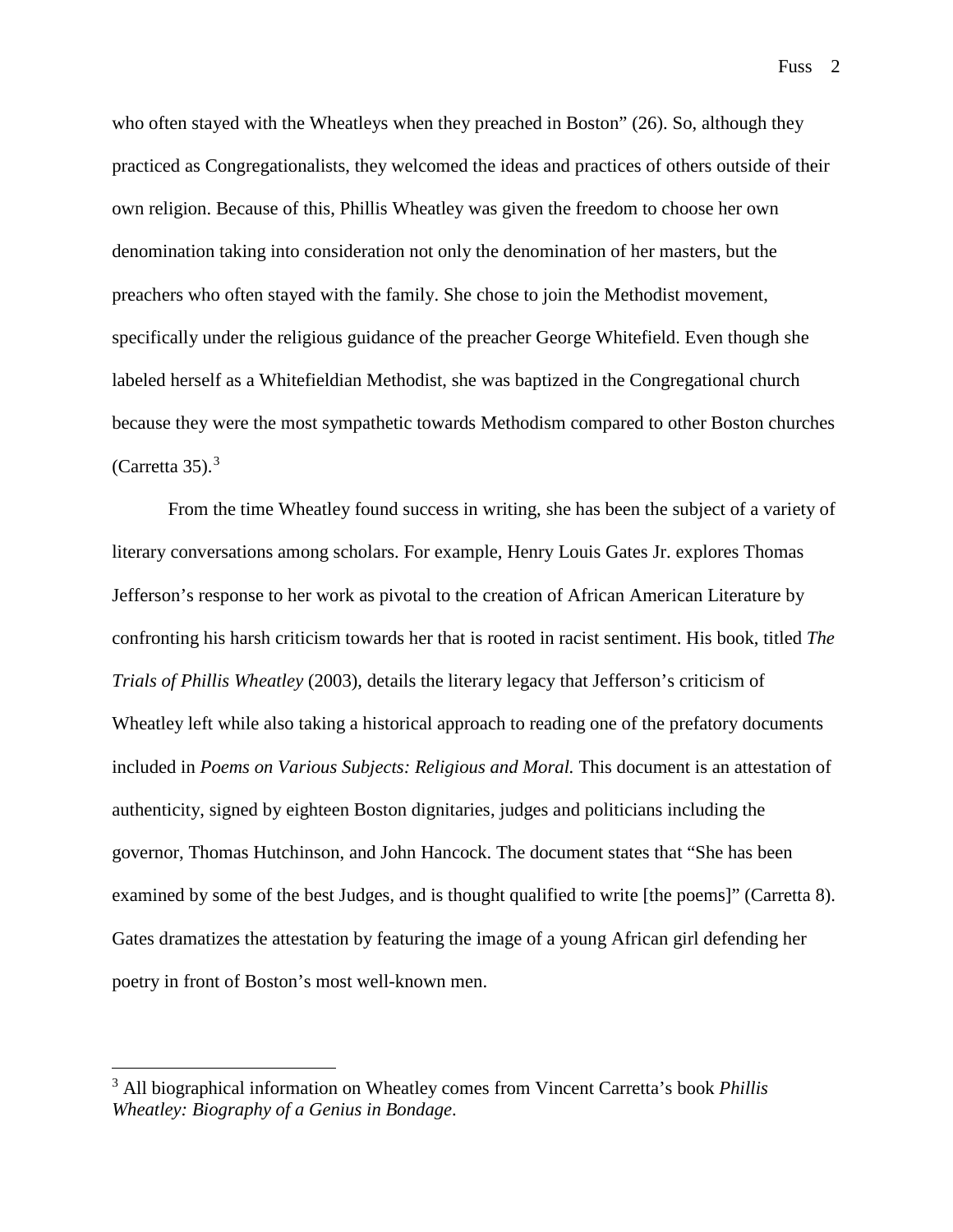In response to *The Trials of Phillis Wheatley,* Joanna Brooks has written "Our Phillis, Ourselves" which presents historical evidence that no such event happened. The only known copy of the attestation to be dated was 28 October 1772, and "On that very day, at Faneuil Hall, the freeholders of Boston convened an emergency meeting to investigate reports that salaries for colonial judges would no longer be paid by the colony but by the Crown" (Brooks 3). Brooks concludes, from this evidence, that the men would have been otherwise occupied by these political proceedings and that the most likely scenario is that Wheatley went to the event in order to solicit signatures on that date when the men were gathered. In addition to this fact, Brooks cites a letter written by John Andrews which, "states that Wheatley herself 'had a paper drawn up  $\&$  signed' attesting to the authenticity of her manuscript" (5). What this means is not only did she seek out the men who signed the letter, but she wrote it, knowing it would help her become published. Brooks furthers her position by arguing Wheatley as having been as much a businesswoman as a poet because she also capitalized on her ability to write for her audience and because she recognized the cultural changes that were shifting towards a more humanistic outlook, she was able to, trade her consolatory sentiments for emotional gratification; Brooks describes this as, "a transactional, sentimental culture of mourning [that] enabled them to indulge feelings of self-consciousness" (8). In one way, Brooks is establishing Wheatley as an observer of the changing cultural values that were historically more tolerant of emotional response. This argument builds on what Brooks is saying by asserting that not only did Wheatley perceive these changes, but acted upon them by displaying them in her work. I take this argument in a different direction by trying to decipher the meaning behind the tone Wheatley takes with her audience and arguing that she is an agent of change whose writing was ahead of her time.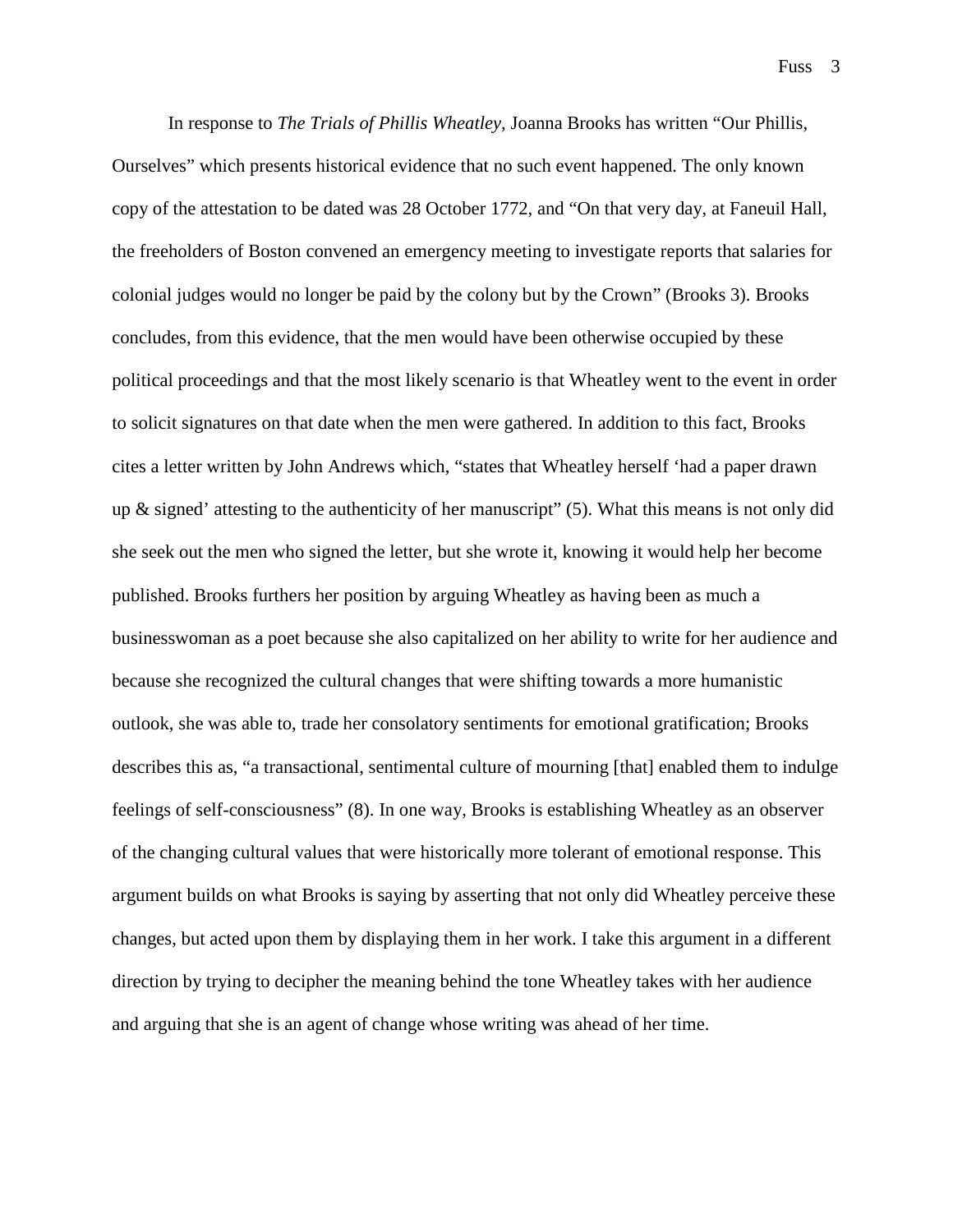Brooks' argument is one of many that encounter race relations and how Wheatley fits in between, as well as among, her own race as well as her masters'. Aside from historical, feminist and racial criticism, Wheatley has often been read as a neoclassical poet in many formalist readings. [4](#page-5-0) John Shields has written about Wheatley from many points of view and even about her connection to the Romantic period of literature. In his book, *Phillis Wheatley and the Romantics* he concludes, "surely by now there can be little lingering doubt that Phillis Wheatley was ably prepared to engage that discourse which was shaping the movement of thought we now refer to as Romanticism" (118). In this book, he has taken the conversation in a new direction, presenting Wheatley as an early adopter of the elements specific to qualifications of Romantic poetry, comparing her to some of the most well known white Romantic poets like William Wordsworth and Samuel Taylor Coleridge.

In this argument, I will present evidence that Wheatley serves as a bridge between the Methodist faith and the introduction of Romantic literature. Perceptively recognizing major shifts in the attitudes of those around her, Wheatley herself became an agent of change who became what Shields' argues her to be: a progenitrix of Romantic poetry.<sup>[5](#page-5-1)</sup> I will situate her in her Methodist beliefs to suggest that arguing her to be an early Romantic rests upon the foundation of her religious influences. This paper will read Wheatley's work next to the sermons of Reverend George Whitefield, the narrative of contemporaneous African American author John

<span id="page-5-0"></span><sup>&</sup>lt;sup>4</sup> Reading Wheatley's work with a focus on the classical elements of her poetry has been popular in formalistic criticism. This area reads Wheatley's work as neoclassical; it includes critics like John Barnard and those included in the recent 2011 book, *New Essays on Phillis Wheatley.* John C. Shields edited the first edition of *New Essays on Phillis Wheatley*.

<span id="page-5-1"></span><sup>5</sup> Consider Vincent Carretta's summary of Methodism when he says, "Although Wesley and Whitefield were concerned with saving souls, and not reforming society, eighteenth-century Methodism was perceived as far more subversive than the socially conservative Methodism of the following centuries" (29). By placing Wheatley at the beginning of one movement, she can be seen as an agent of change that led to another movement because she recognized the direction in which popular sentiment was headed.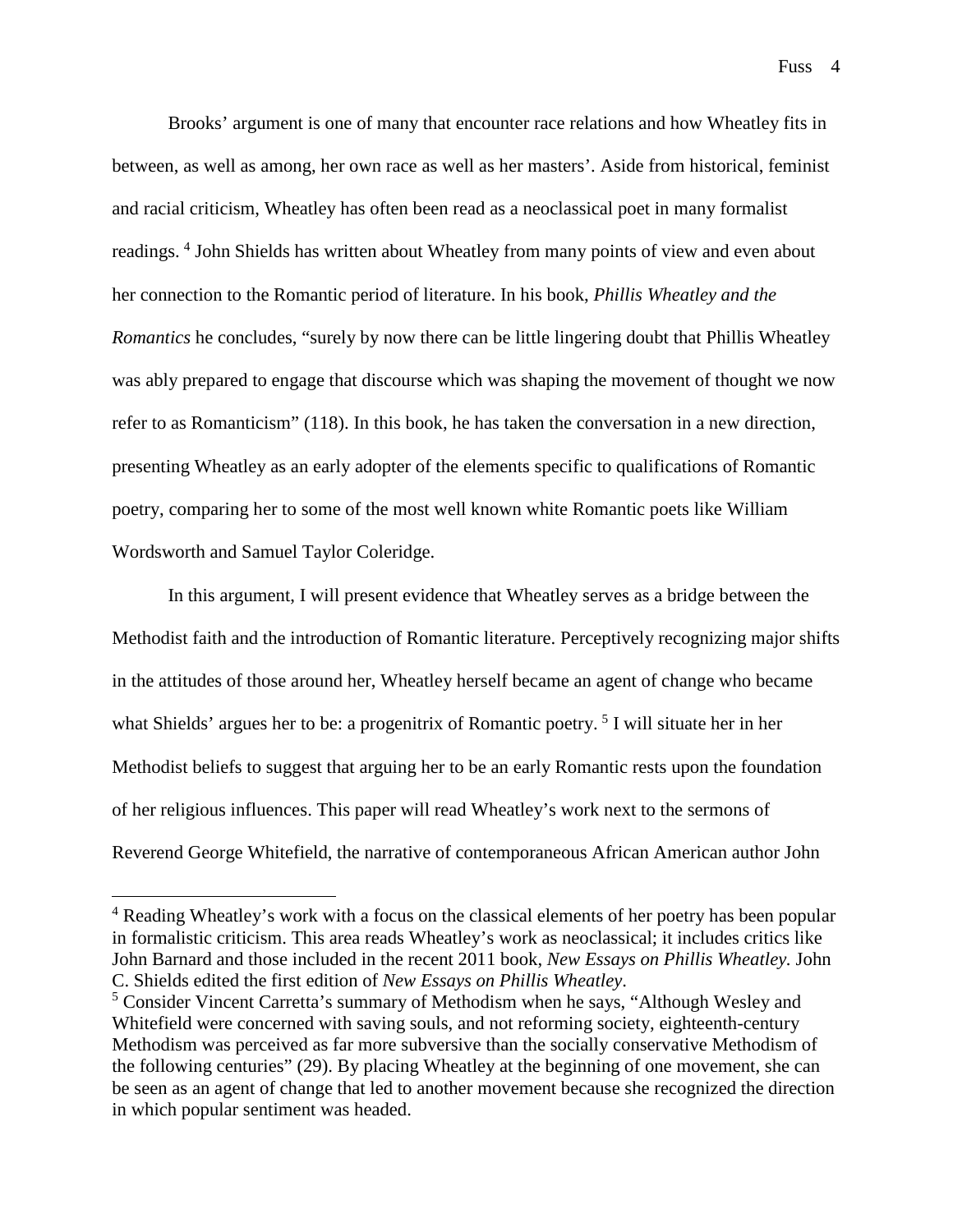Marrant, and the elegies of early romantic poet Charlotte Smith. These three authors are important to this paper by serving as representatives multiple literary contexts, each representing one important context for reading her work. What this argument seeks to accomplish is to incorporate Wheatley as an African American woman who has been overlooked as a Romantic poet; this paper will illustrate why Wheatley should be read not only in the African American canon of literature, but also in the Romantic canon of literature.

Shortly after Shields' book, in 2016, Helen Boyles published a book called *Romanticism and Methodism: The Problem of Religious Enthusiasm* in which she makes the comparison of Methodist beliefs to themes in Romantic poetry by expanding on evidence previously explored by Frederick Gill in 1937*.* Like Shields, her argument is focused only on the white, male representatives of each movement without mention of Charlotte Smith, so this paper seeks to augment her evidence by presenting Wheatley as an unexplored avenue and to include a female representation as well.

Unlike John Shields, who situates Wheatley in the context of various philosophers, the following pages will walk through a chronological reading of Wheatley with three of her contemporaries, both theological and literary: George Whitefield, John Marrant and Charlotte Smith. The objective is to situate people representative of their time next to her in order to position her as a link between them. This contrasts to Shields' foundation of research because he relies on ancient philosophy like that of Plato and even the more modern Kant and transitions to speaking about the white male Romantic poets without spending much time with Wheatley's peers. My goal is to rely on more contemporaneous figures to Wheatley as a more relevant base to establish that the image of the Romantic child finds its roots in the Methodist religion which, because of its importance as a thematic trope to Romanticism, provides evidence for classifying

Fuss 5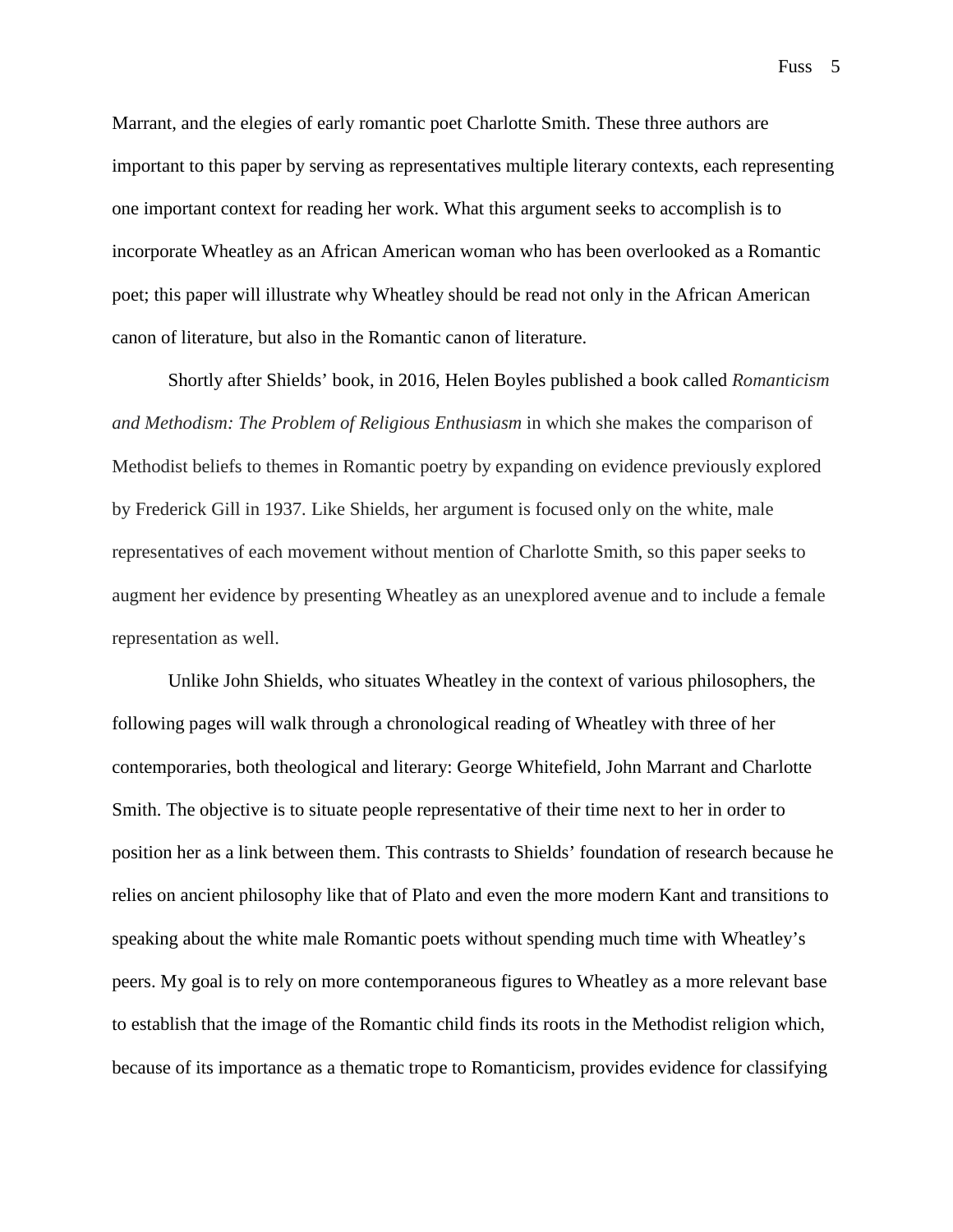Phillis Wheatley as a Romantic poet and recognizing her as a bridge between the Romantic period and its roots in Methodism.

The first person that I will read Wheatley with is George Whitefield, who was a preacher of the Methodist denomination. Not only was he a well-received Methodist preacher in the American colonies, but was an acquaintance of hers who became the subject of one of her poems: "On the Death of the Reverend Mr. George Whitefield". There is a distinct resemblance between his sermons and her poetry, which reveal the thematic and tonal influence that he had on her work.

Methodism was progressive in its split from the Anglican Church because it promoted the belief that everyone was welcome to worship equally and allowed African Americans to be baptized while other denominations did not. It began as a movement so early Methodists we simply followers, like Wheatley, not members of a church. Even though Whitefield advocated for religious freedom for slaves, he was not an abolitionist. In fact, he was the owner of a large plantation.[6](#page-7-0) Methodism contrasts with Anglicanism by also promoting God above the earthly doctrine and putting emphasis on individual relationships with God over the institution of the church in addition to challenging the idea of predestination. Phillis Wheatley's early adoption of Romanticism is reflected in her choice to follow Methodism. Her following of George Whitefield specifically influenced the tone she took with her audience, which was sermon- like in quality. The quality of this didactic tone is constant in other contemporary Whitefieldian Methodist authors like that of John Marrant who was also an African American. His work is different from hers in form because he wrote prose, but the importance is revealed through structural and thematic parallelism, which reveal a consistency of Methodist influence. By

Fuss 6

<span id="page-7-0"></span><sup>&</sup>lt;sup>6</sup> For more information on Whitefield's relationship with slavery and abolition, refer to Stephen J. Stein's article "George Whitefield on Slavery: New Evidence."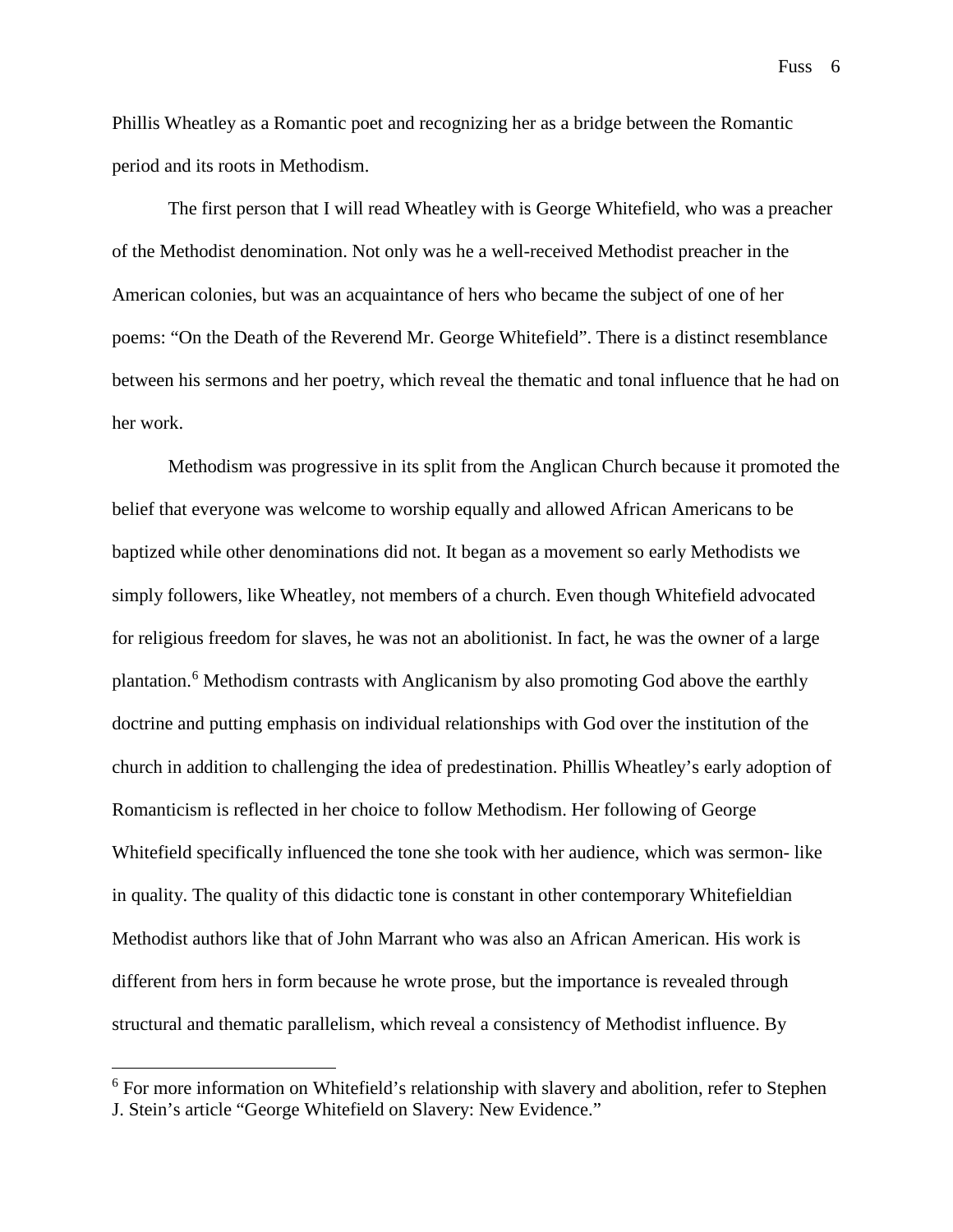writing in an instructive tone, Wheatley, like Marrant who wrote sermons and a short narrative, is able to impart her knowledge on her audience. The tone that is used to address an audience during a sermon was very familiar and acceptable to the public, so in a way she capitalizes on what she knew to be familiar and well received among her community. She was able to impart her Methodist beliefs on her audience and was well received because the general atmosphere and attitude towards religion was evolving and she was one of the first voices to record it. The poet credited with producing some of the first Romantic poems was Charlotte Smith, whom William Wordsworth himself dubbed "a lady to whom English verse is under greater obligations than are likely to be either acknowledged or remembered" (Hunt).<sup>[7](#page-8-0)</sup> Both poets symbolize an underrepresented demographic of Romantic poetry: women. The reason Wheatley should be included in the Romantic canon is because of similarities in her portrayal of children to that which appears in Charlotte Smith's work. They both describe what is now labeled "The Romantic Child," which is a representation of childhood as being an age of innocence and purity, contrasting with the historical Calvinist view of "the sinner child" that viewed children as being born with original sin and lacking the education to defy sin. The image of the child is integral to Smith's overall body of work and part of why it is now labeled Romantic. So, because of their comparable views on the institution of childhood, the poetry of Phillis Wheatley should be viewed as incipient Romantic literature.

#### **Methodism in Context and George Whitefield**

One of Wheatley's poems, first published in 1770, was an elegy addressed to the Reverend George Whitefield, a founder of the newly formed movement called Methodism, a

<span id="page-8-0"></span> $<sup>7</sup>$  Wordsworth's sentiments were originally written as a note in his copy of her poems but this</sup> citation comes from "Wordsworth and Charlotte Smith:1970" where Bishop C. Hunt Jr. details their social and literary relationship.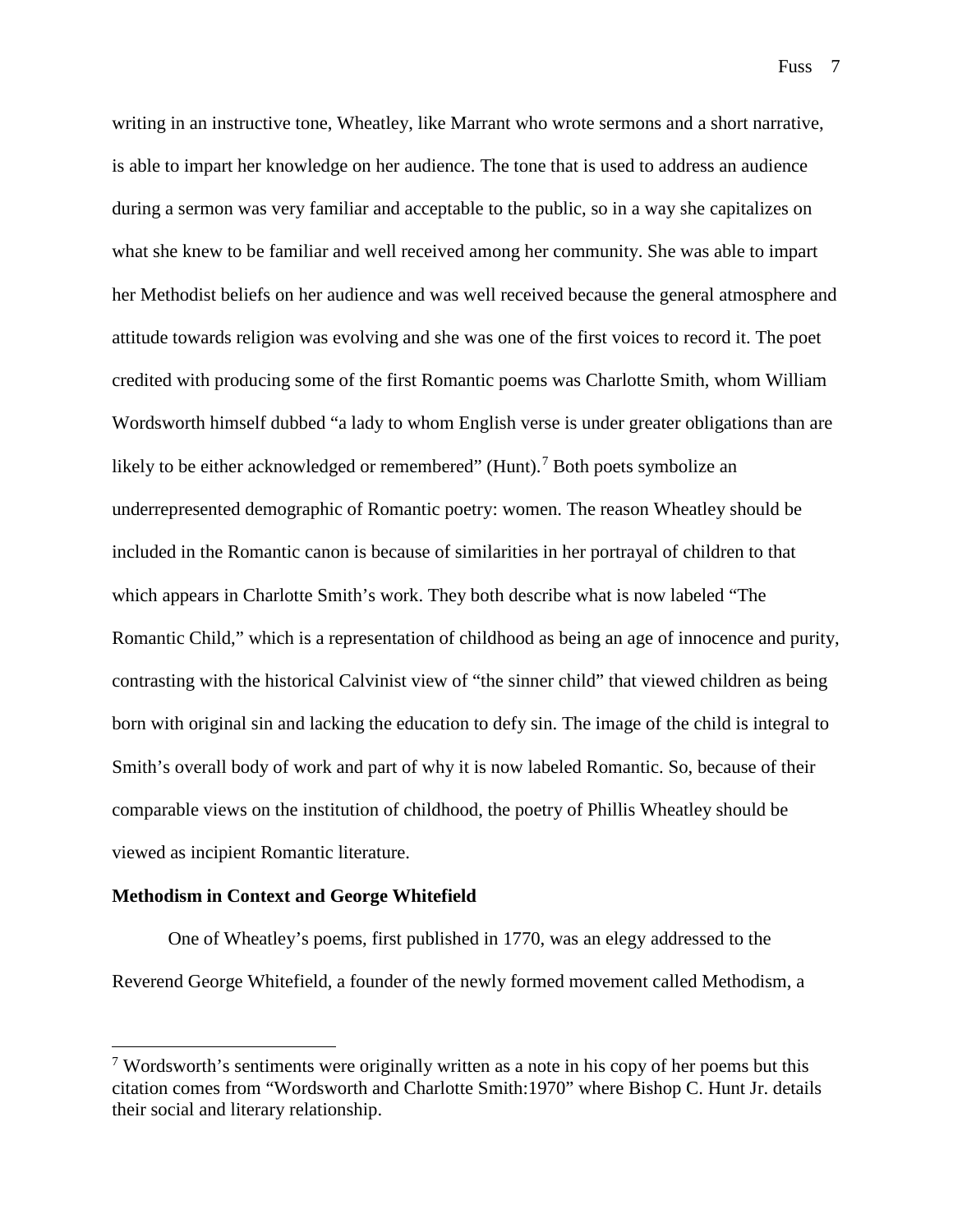group of practicing Christians. There is no concrete evidence that reveals Wheatley to have been present at any of Whitefield's sermons, but because of the Wheatley's patronage of the Old South Church and the fact that he preached there, a safe assertion can be made that she would have been present (Carretta 32). In addition, her poem addressed to him indicates a relationship between the two. One of the topics that Whitefield would preach about was the equality of men and women, both black and white (Russell 1). This idea was forward thinking for Americans and appealed to many African Americans, including Wheatley. The most notable effect that Whitefield had on Wheatley's writing was her rhetorical use of the sermon-like didactic tone with which she speaks to her audience; she uses this tone to impart her faith upon them. It is the religious structure that allows her to take this authority despite the racial politics of her time; her tone allowed her to transcend her social status in order to teach her audiences. This is audacious of her because the majority of them were white.

When Whitefield came into contact with the Wesleys, their goal, which would create the bedrock of Methodism, was, "to find real spiritual depth and commitment to God" (Kidd 26). These beginnings have been compared to "the bursting of a bud into blossom" (Boswell 1)*. [8](#page-9-0)* The reason this image so powerfully explains those first desires that created Methodism is the almost imperceptible importance to the founding event. To be more specific, Methodism began as a study group at Oxford University among a group of young scholars in 1729. At the time, the study group was just a bud of intellectual curiosity that eventually turned into the flower of the religious denomination called Methodism. Aside from being an optimistic image of life and vitality, it also mimics the peacefulness in which the religious denomination began.

<span id="page-9-0"></span> <sup>8</sup> The book in which this was found, *A Short History of Methodism,* was written for the Bible Teacher's Study Circle for the purpose of classroom study in 1900.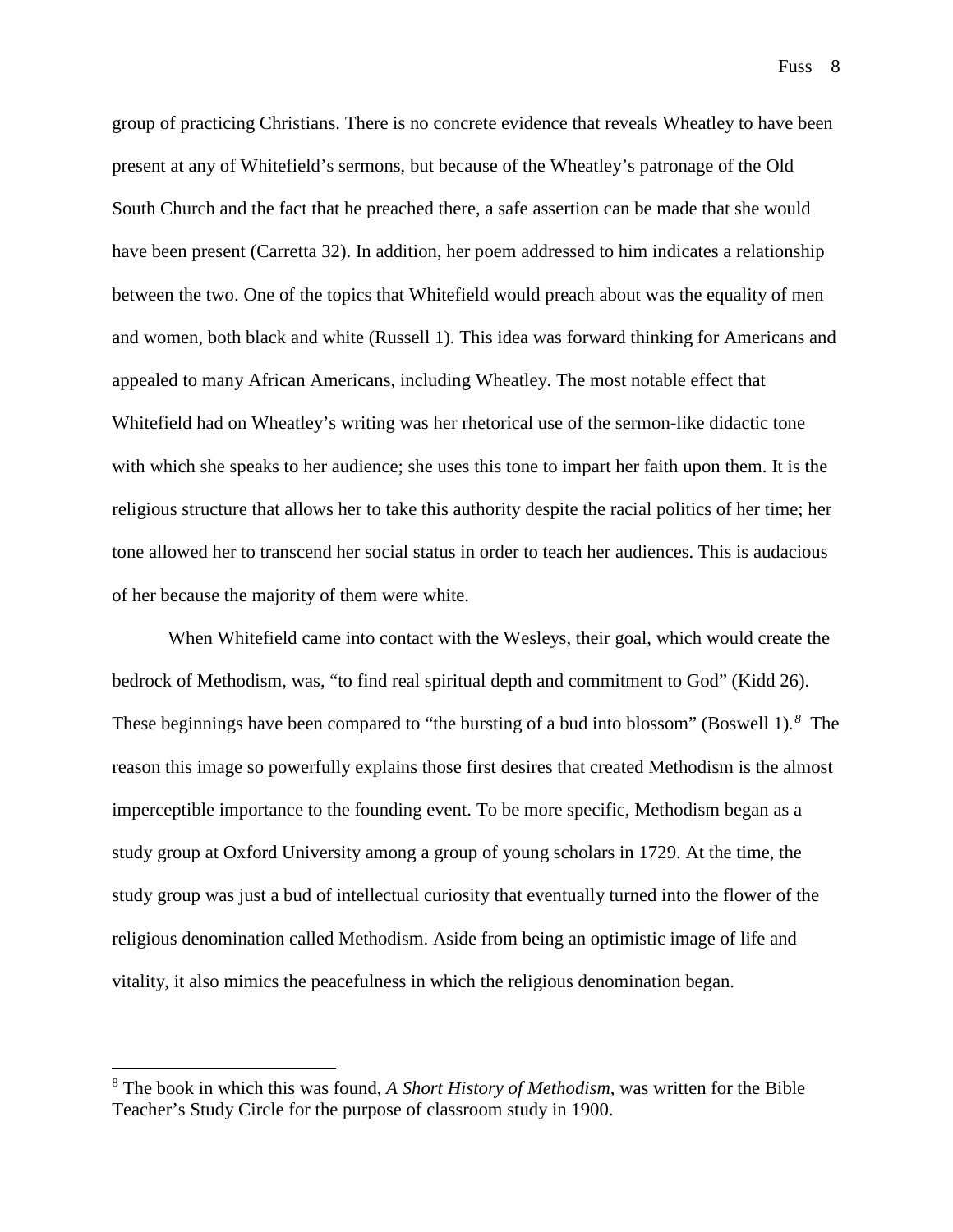The founders, first of the study circle, and then of Methodism, were John and Charles Wesley, joined by George Whitefield in 1733. Their goal was to interpret the Bible and discuss their understandings and questions in order to live more religiously fulfilled lives. This community became the basis of Methodism where all parties were able to participate in peace (Russell 1). The way in which Methodism came to be also sheds light on how their beliefs are structured. As I will demonstrate through close readings of his sermons, Whitefield advocated for the members of the movement to put their personal Faith ahead of their doctrine because Faith is what will lead to heaven, not adherence to a routine (Whitefield "The Righteousness of Christ, an Everlasting Righteousness"). He was also a strong supporter of religious freedom for Blacks to be baptized while some other religions denied them even this freedom. This particular fact is often credited as the reason why Wheatley and other African Americans would have been drawn to the religion (Russell 1). The founders originally spoke with anti-racist rhetoric as well despite defending the institution of slavery. George Whitefield himself owned a plantation in Georgia and upon his death, his slaves were left to the Countess of Huntingdon who kept them in service (Tyson 211).  $9$  Methodists were also much more accepting of musical worship, as discussed in *African American Religions, 1500-2000: Colonialism Democracy, and Freedom,* which often appealed to people of African origin because many African religions had strong traditions in musical expression. $10$ 

<span id="page-10-0"></span> <sup>9</sup> For more information the Countess of Huntingdon and her role in early Methodism, consult *In the Midst of Early Methodism: Lady Huntingdon and Her Correspondence* (2006) for the first complete compilation of her correspondence and explanation of her role.

<span id="page-10-1"></span><sup>10</sup> *African American Religions, 1500-2000: Colonialism Democracy, and Freedom* by Sylvester A. Johnson, gives a detailed history of African American religious history in American. For follow-up reading, refer to *A Will to Choose: The Origins of African American Methodism* by J. Gordon Melton.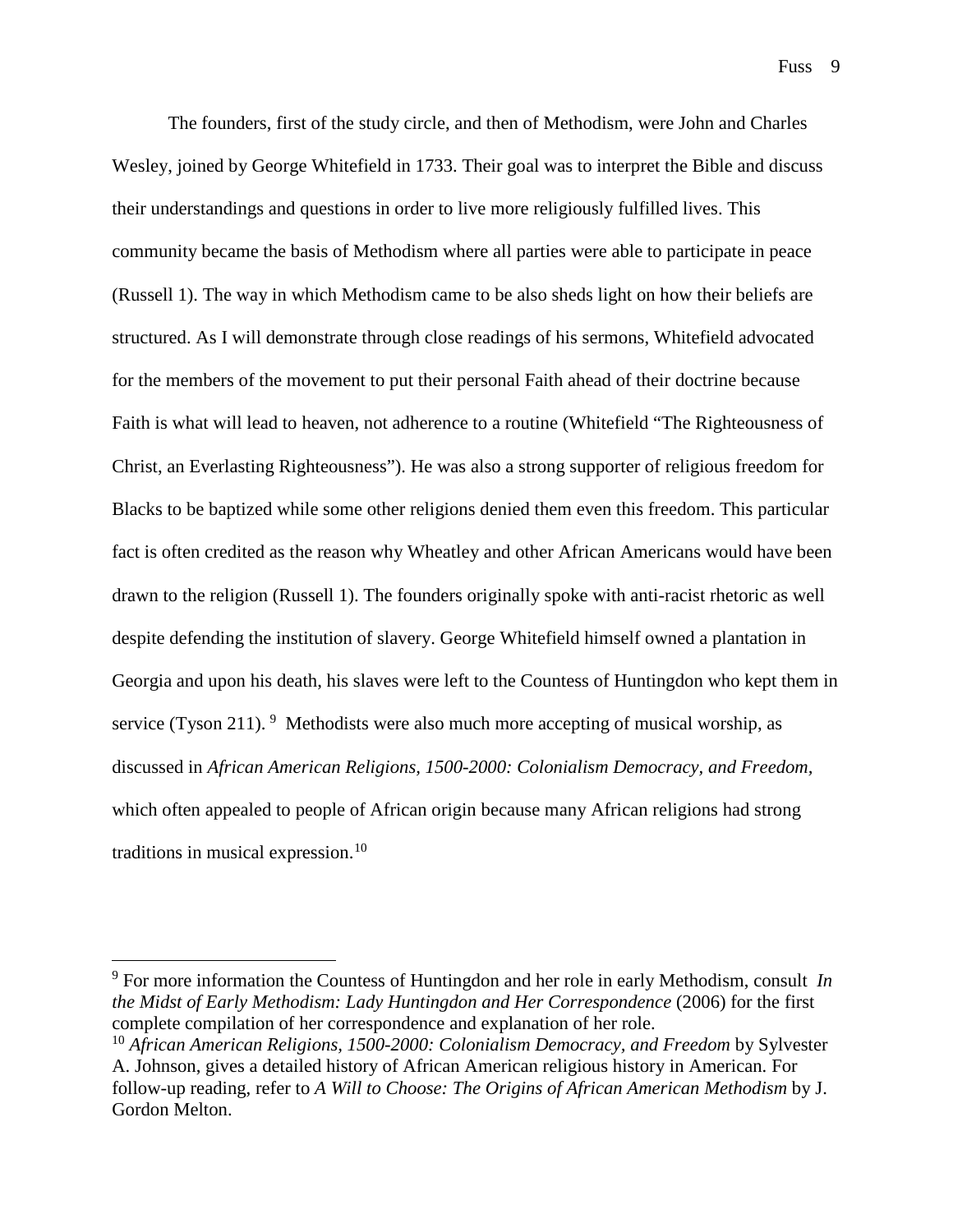The doctrine of Methodism was not written immediately upon being established because it began as a movement, not as a distinct church. It was not until the mid 1700s that a doctrine was forged and dictated for the practices of Methodism (Heitzenrater 223). *Wesley and the People he called Methodist* (1995) by Richard P. Heitzenrater, provides the context needed to place Whitefield historically beside the Wesleys in order to situate Wheatley in comparison to him. For example, Heitzenrater paraphrases one of the themes of one of Wesley's sermons: "Faith is the only condition directly necessary for God's forgiveness or justification, which is the work of Christ that results in a relative change in the individual, who is then 'accounted as righteous'" (247). This concept is a principle in the foundation of Methodist practices, which leads individuals to search for their redemption not simply in service attendance or in behavior but through their sincerest belief in the Bible and Christ. This message appears in several of Whitefield's sermons. In his sermon "The Righteousness of Christ, an Everlasting Righteousness," Whitefield says first that, "God is pleased to make light come gradually in, and by that means we are prepared to receive it" (1) and follows this through with the metaphor of "the Sun of righteousness, [rising] gradually upon men" (1). In both of these moments, Whitefield relies on the image of the sun rising, a typically optimistic image, to describe Faith to his listeners. By using this device, he is assuring his audience that Faith is a process of comprehension and does not happen immediately. Faith is established in increments depending on the person and his or her willingness to receive it.

In both of these instances, and throughout his sermons, Whitefield speaks in a didactic tone with his audiences as is fitting to position as a preacher and public speaker. Wheatley, even though she is an author speaking to her audiences, does not hold the same gravity that Whitefield has as a preacher and yet she still speaks authoritatively towards her audience. She was able to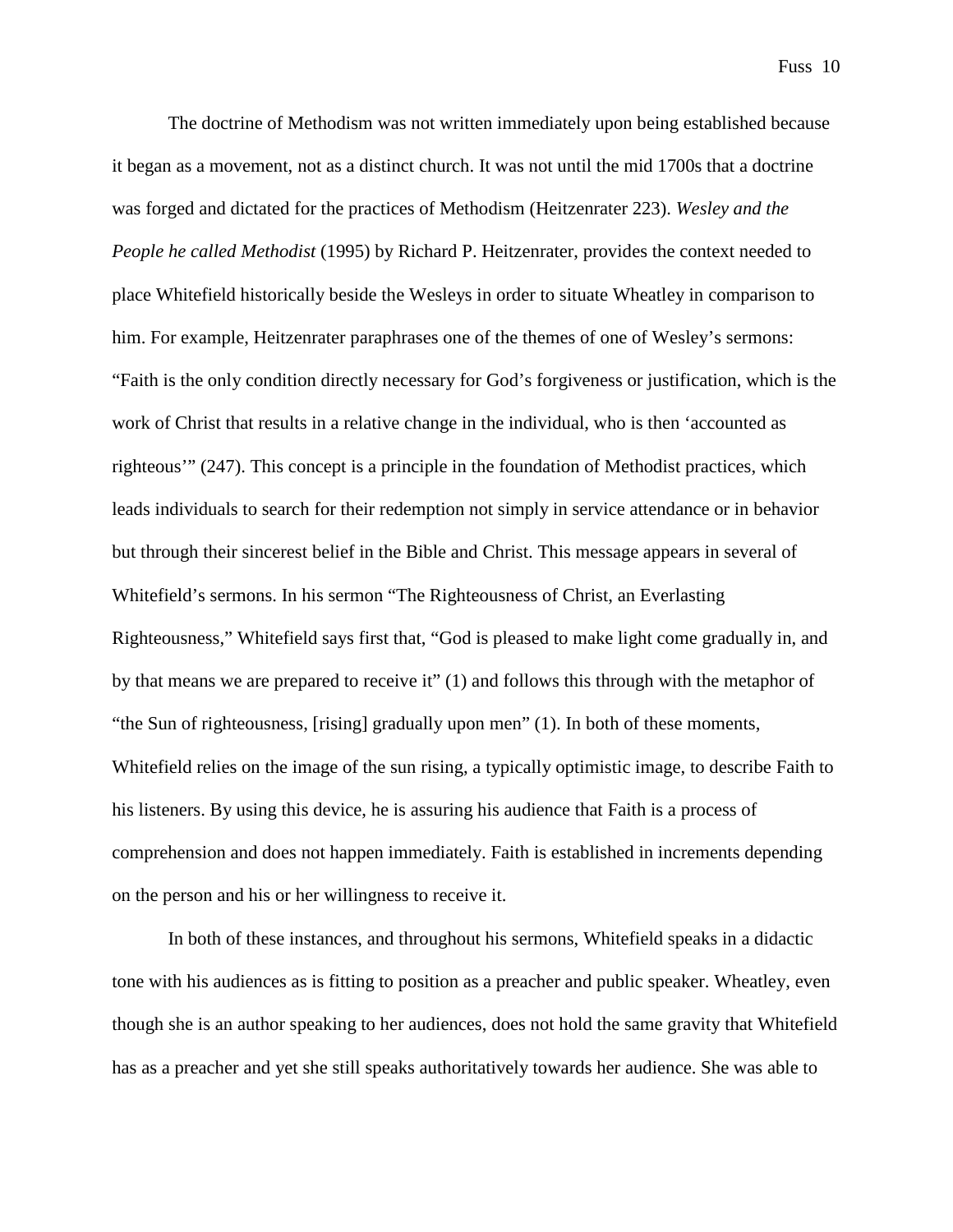capitalize on the commodification of her work, which is what Brooks suggests in "Our Phillis, Ourselves" and popularize herself among her white audiences. By building a market around her work, she was able to step beyond the boundaries of social expectations to speak with an audacity in tone. Because of her status, using a didactic tone makes Wheatley's poetry modern to the time she was writing in.

She speaks in the same tone as Whitefield by addressing her audiences and teaching them patience in accepting religious instruction, but does so in in two different ways. The first avenue she pursues is a direct address to her audience. This can be found in her poems "To the University of CAMBRIDGE, in NEW-ENGLAND" and "On the Death of the Rev. Dr.

SEWELL. 1769." In her address to the students at Harvard, she says:

ye sons of science ye receive

The Blissful news by messenger from heaven,

How *Jesus'* blood for your redemption flows. (10-12)

and follows up with:

Improve your privileges while they stay,

Ye pupils, and each hour redeem, that bears

Or good or bad report of you to heav'n. (21-23).

In the first quotation, Wheatley talks about the liberal education that the students were receiving which was nondenominational in nature when she labels them "sons of science"  $(10)$ . <sup>[11](#page-12-0)</sup> Because Harvard had recently begun switching to more secular teaching methods, their inattention to

<span id="page-12-0"></span> $11$  John Leveritt was the president of Harvard from 1662-1724 and was the first secular president of the University. For an overview of his presidency, there is a history of the presidency on the Harvard University webpage. Samuel Eliot Morison writes extensively on the history of Harvard and considers Leveritt to be the spearhead of the liberal tradition at the school. For more detailed information about the history of the Harvard education, consult Morison's book *The Founding of Harvard College.*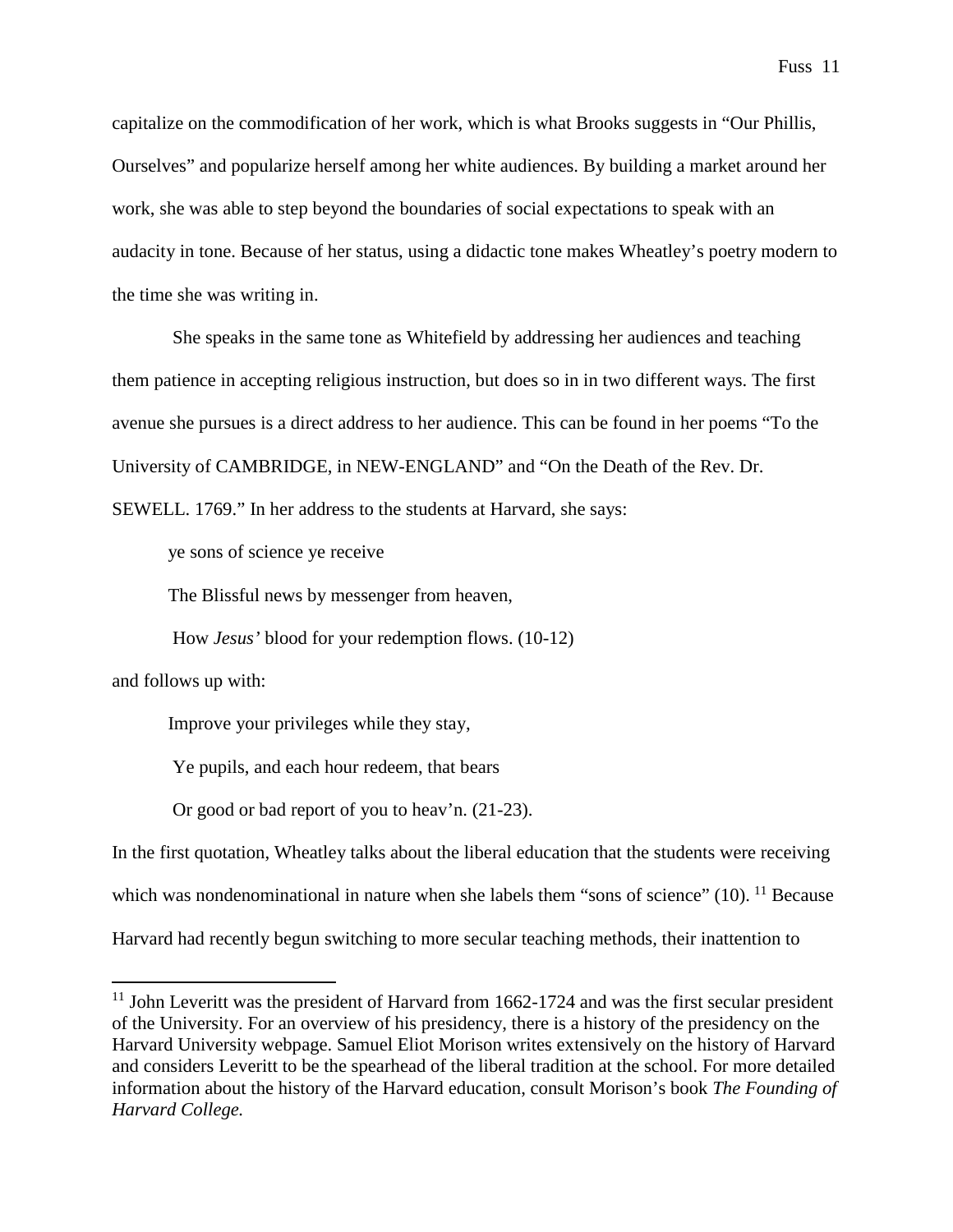religious training was concerning for those who did not believe in the separation of church and education. What Wheatley is doing is reminding the students of their religious teachings that preceded their university educations. In the second quote, she is boldly taking the position of instructor by reminding them not to waste their education, but to apply their knowledge towards being more Faithful, which, as Heitzenrater quotes Wesley, "is the only condition directly necessary for God's forgiveness" (247). Wheatley taking on the position of teacher is no doubt apparent in her poem, but it is this teaching of Methodist doctrine where her motivation lies.

Wheatley's promotion of the belief that Faith is the only vehicle for forgiveness is stated in more implicit terms in her elegiac poems. Specifically, her call to Faith is found in sections of "To a Lady on the Death of Three Relations," "To a Lady on the Death of her Husband," and "On the Death of a Young Lady of Five Years of Age." Each of these poems takes a similar structure with Wheatley calling on her audience to forgo their mourning in favor of Faith. For example, in "On the Death of a Young Lady of Five Years of Age," Wheatley says, "Why then, fond parents, why these fruitless groans?/ Restrain your tears, and cease your plaintive moans" (23-24). Here, Wheatley directly addresses the parents of a young girl who has recently passed and encourages them not to give in to their mourning. She goes on to ask them, "Why would you wish your daughter back again?" (26) because, according to her beliefs, their Faith should be strong enough to know their daughter is in heaven: a better place. By discouraging the mourning of the dead, Wheatley encourages her audience to let their Faith be stronger than their sorrow. This is a theme that runs throughout her elegiac poems in her direct addresses to those who are grieving. Although many of her poems were published, she often took commissioned work to write these death poems to help console the grieving and bring peace to them (Brooks 10). Her words discouraging sadness can seem harsh to contemporary readers, but because of the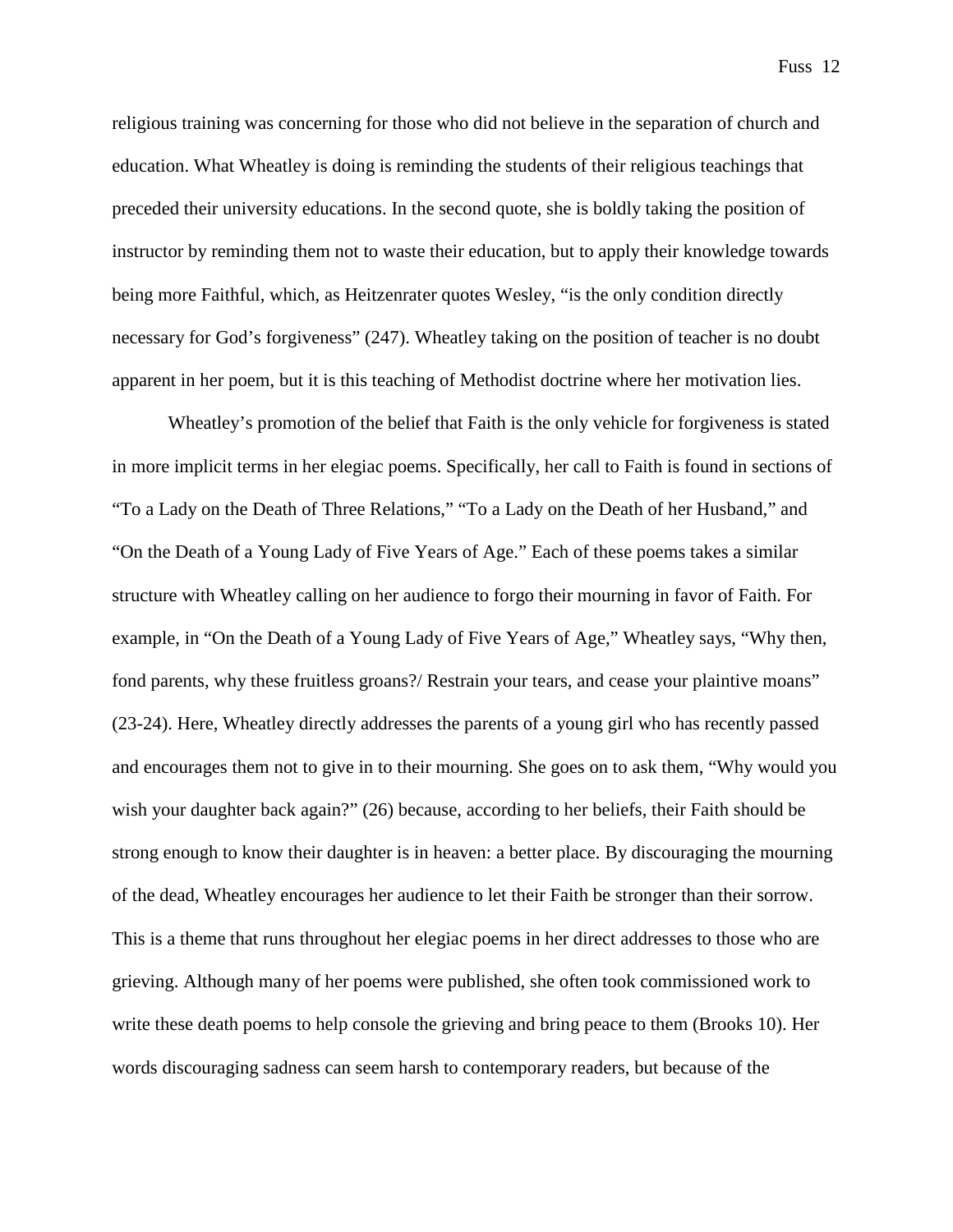respectfully moralistic tone in which she speaks to them, she is able to push her social boundaries to take on the position of teacher in her expression of consolation.

The Christian denomination of Methodism evolved from the theocentric beliefs of Anglicanism to form a set of practices that are anthropocentric in nature, which means their emphasis is based on a person's relationship to God rather than God's relationship to a person (Yrigoyan 169). What this means is that instead of prioritizing church ceremonies, they are more concerned with Faith. This means that while Calvinists believed in predestination, their religious practices were concentrated upon actions of piety, which put God before themselves. The change that Methodism proposed was a lack of belief in predestination. Not believing in predestination meant that Earthly action would determine the afterlife of each individual person. Whitefield preaches about the importance of Earthly action effectively in his sermon, "Directions on How to Hear a Sermon." His argument attempts to convince his audience that attending services and being physically present for religious life will not suffice as Faith in the eyes of God. He believes in the changing nature of humanity and believes in the individual human's ability to accept or reject the teaching of God through free will. His emphasis on his audience's ability to choose their Faith reflects his human-centered style of preaching by centering the religious experience on the individual rather than chiefly on God's expectations and reveals his anthropocentric tendencies towards religious belief.

Wheatley similarly keeps the emphasis upon her audience as humans with free will. For example, many of her elegies address those who are left behind in the wake of a death. In these elegies she often encourages her audience to have the faith that the deceased is in a better place and to focus more on living out the rest of their Earthly experience. The best example of Wheatley's anthropocentric focus is her poem "An HYMN to HUMANITY." This poem walks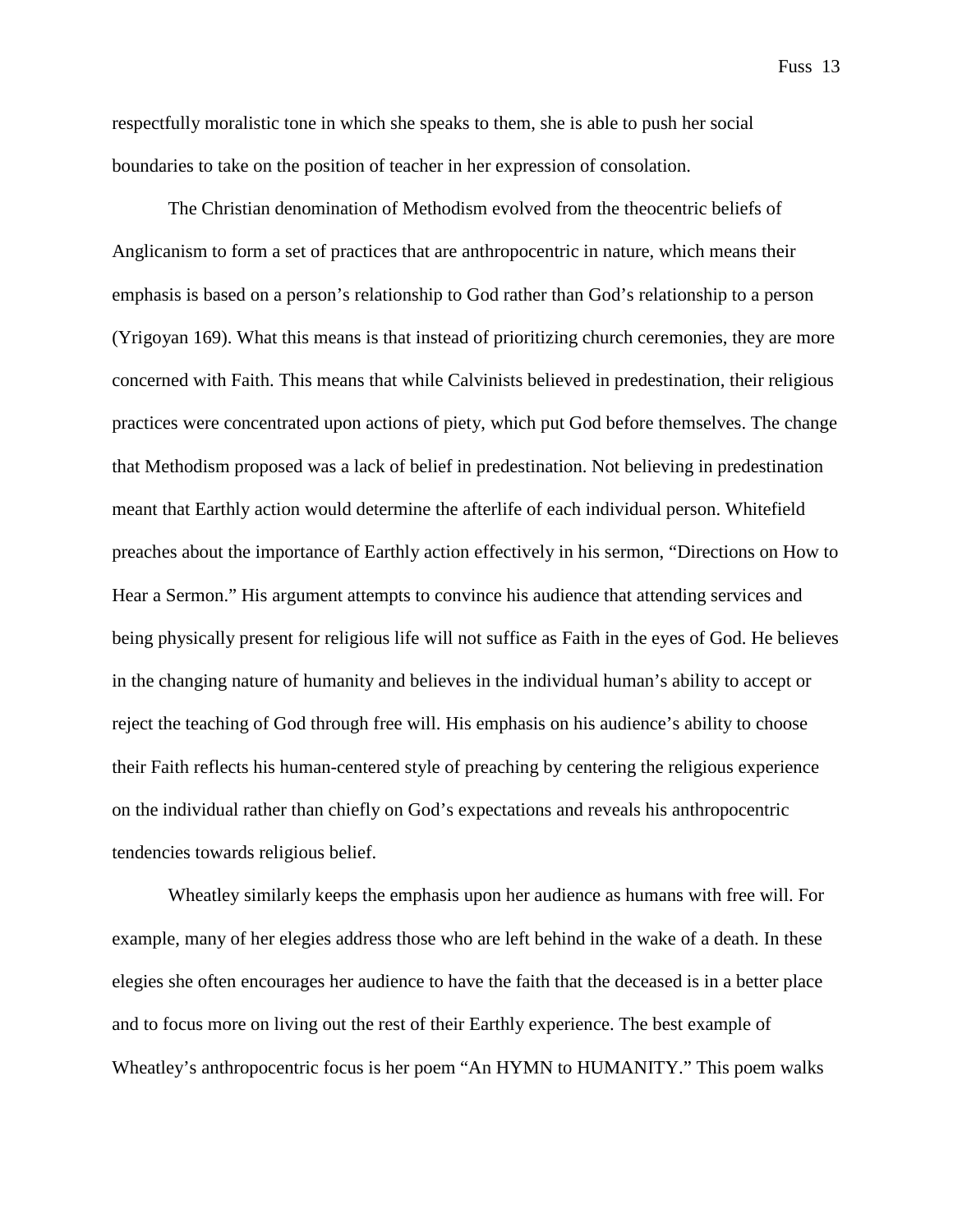through images taken from the Bible and gives concise, poetic interpretations through her illustration of the images. She finishes her poem with the stanza:

Can *Afric's* muse forgetful prove? Or can such Friendship fail to move A tender human heart? Immortal *Friendship* laurel-crown'd The smiling *Graces* all surround With ev'ry heav'nly *Art.*

This stanza infuses her neoclassic style with her Christian images by referring to the image of "the muse" and "Graces" in the same section. The poem overall, however, focuses upon the human elements of religion. The "Friendship" (32) she alludes to can be interpreted as the relationship of people to God because the poem provides an optimistic representation of Jesus descending to form relationships to the people of Christianity. She mentions "A tender human heart" (33), which centers the final moments of the poem on the gentle, emotional complex of the human being. The whole poem leads up to this ending; it speaks more explicitly of Jesus's redemption as she illustrates a hopeful, symbiotic relationship between Jesus and his people, almost on a level of equality. This concept of painting humanity as being on a more equal level with God than had been the case in the past appears in the first stanza when she describes humanity with the epithet, "Divine *Humanity*" (4), even though the word divine is usually reserved for talking about God.

Wheatley and Whitefield both emphasize themes of free will and the human elements of religion as well as discuss the theological background and implications of their argument. What is significant about the moments in which they mention God and, more specifically, Jesus, is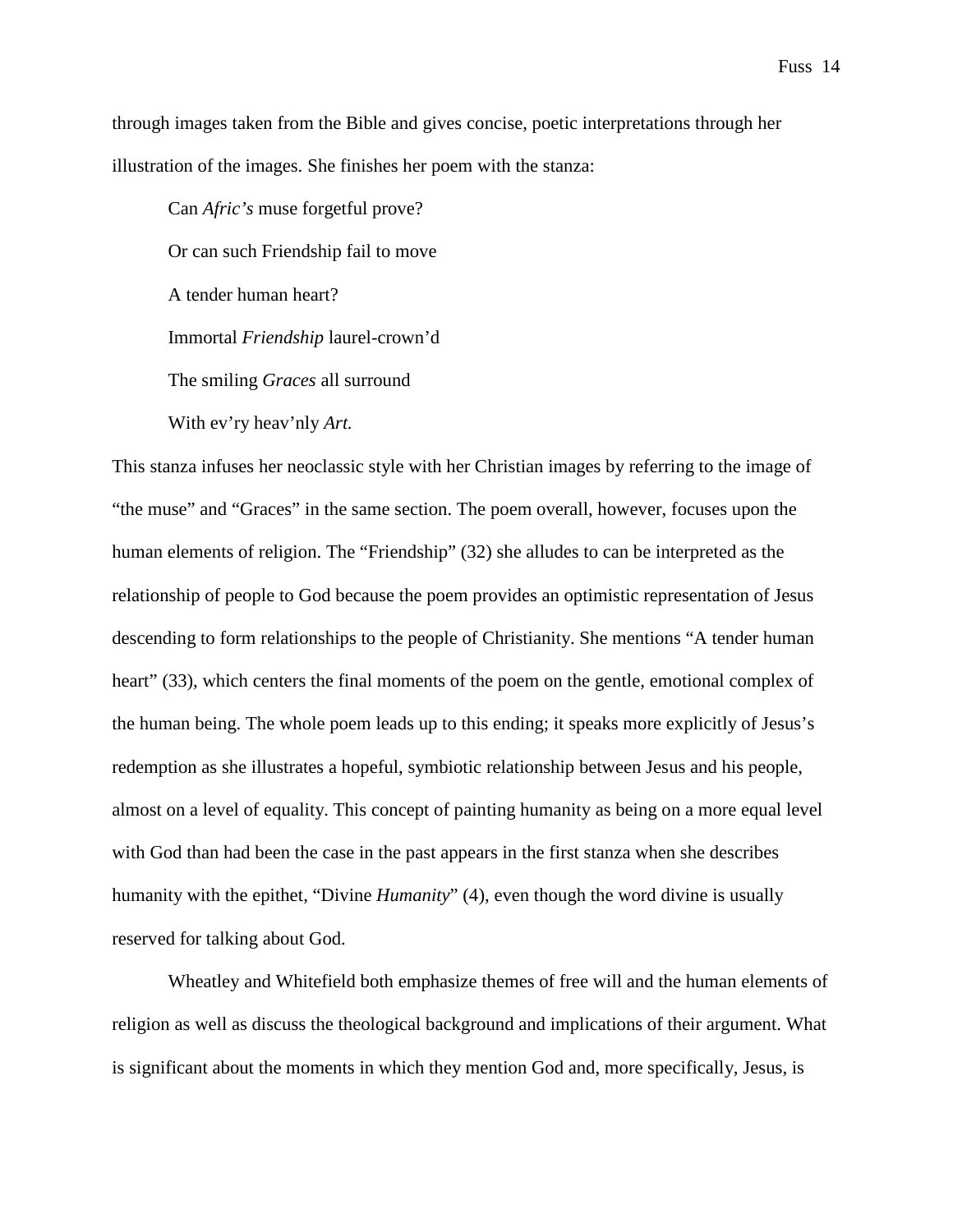their concentration on the redemption of Christ. Whitefield, a prolific preacher, spoke about many moments of the Bible and quotes a diverse number of passages, but those he gives the most attention to are often about the figure of Jesus. Of his sermons, at least five mention Christ in their titles.<sup>[12](#page-16-0)</sup> He was taken with this concept and, likewise, Wheatley was as well. Wheatley's presentation of Christ and his redemption are best illustrated in her poems, "To the University of CAMBRIDGE in NEW-ENGLAND" and "On Being Brought from AFRICA to AMERICA." In both poems, she uses her own experiences traveling from Africa to America to metaphorically illustrate the redemption of Christ. In the poem, "On Being Brought from AFRICA to AMERICA" she says, "'TWAS mercy brought me from my *Pagan* land, Taught my benighted soul to understand/ That there's a God, that there's a *Saviour* too" (1-3). In this image, she alludes to her voyage to American as positive because it was what allowed her to find the teachings, and by extension, the redemption of Christ. In Africa, she was without Crist but her journey to America symbolizes her journey to finding Christ and her life in American reflects her life with Christ.

This passage has caused great controversy in the reading and interpretation of her work, especially in during a resurgence of study during the second half of the twentieth century. However, despite the Gates' summary that Wheatley was "too black to be taken seriously by white critics in the eighteenth century, and too white to interest black critics in the twentieth... she was given a new role: race traitor" (Gates 82), her physical journey simply provided her a concrete concept to compare her religious enlightenment to. Aside from the geographical

<span id="page-16-0"></span><sup>&</sup>lt;sup>12</sup> *Sermons of George Whitefield* published by Hendrickson Publishes in 2009 is the source referenced for this information. The titles of the sermons are "Christ, the Support of the Tempted," "What Think Ye of Christ?," 'Christ, the Believer's Wisdom, Righteousness, Sanctification, and Redemption," "Of Justification by Christ," and "Christ, the Only Preservative against a Reprobate Spirit."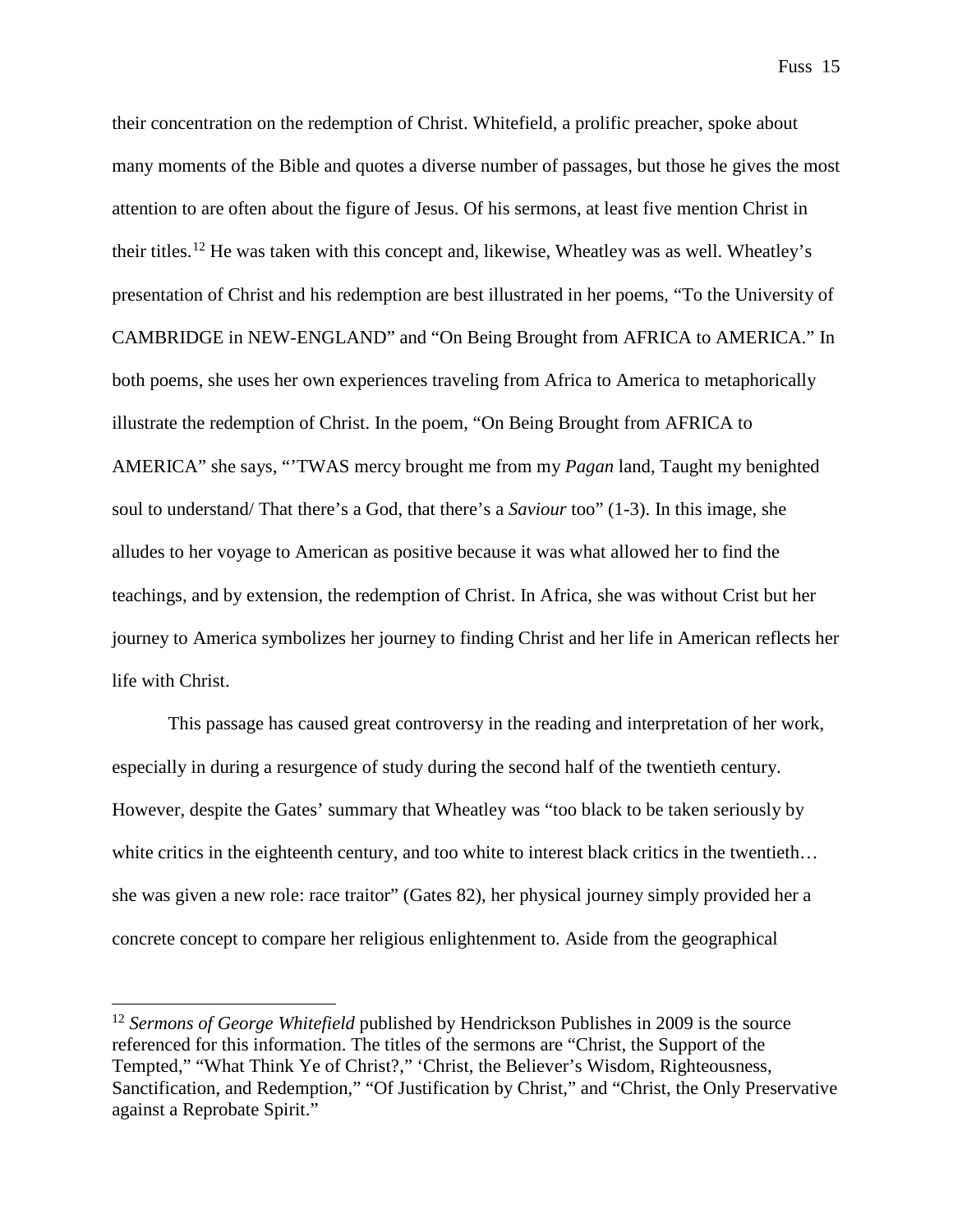movement of her body that mimics her view of redemption, this poem also can be read as a comment on anti-slavery because redemption can have not only religious connotations, by independence ones as well.

Whitefield's themes and especially his tone can often be seen as emulated through Wheatley's work. Because of this, her attention to the redemption of Christ and trying to explain it through an image she is able to write about makes sense. The way that she uses her experience to try to explain and interpret the teachings of the Bible in and of themselves mimics the model of a preacher's sermon. This in turn helps to explain the resulting didactic tone in which she writes to her audience.

# **John Marrant and Phillis Wheatley**

Wheatley was not the only eighteenth-century African American author to adopt sentiments from Methodist practices. Shortly before Wheatley was born and brought to America, a free African American man named John Marrant was born in 1755 in New York before moving south. Similar to Wheatley, he was a child prodigy but in the art of music rather than poetry. He grew up in admiration of George Whitefield, although he found no support in his family for his religion. He eventually joined the movement as a preacher and spent many years preaching in Nova Scotia (Saillant 4). He settled down in Canada for a number of years in which most of his preaching was done. Knowledge of his life survives in both his sermons and his narrative, titled *A Narrative of the Lord's Wonderful Dealings with John Marrant, a Black* (1785). Although concise, it is a telling of his life's story and reveals the depth to which he lived his life in faith.

Shortly after his conversion, Marrant goes into detail about his time with the Cherokee tribe. When he first met up with a member of the tribe, he was imprisoned, and by their law, he would be "exectut[ed] in the afternoon of the very next day" (41). His time spent awaiting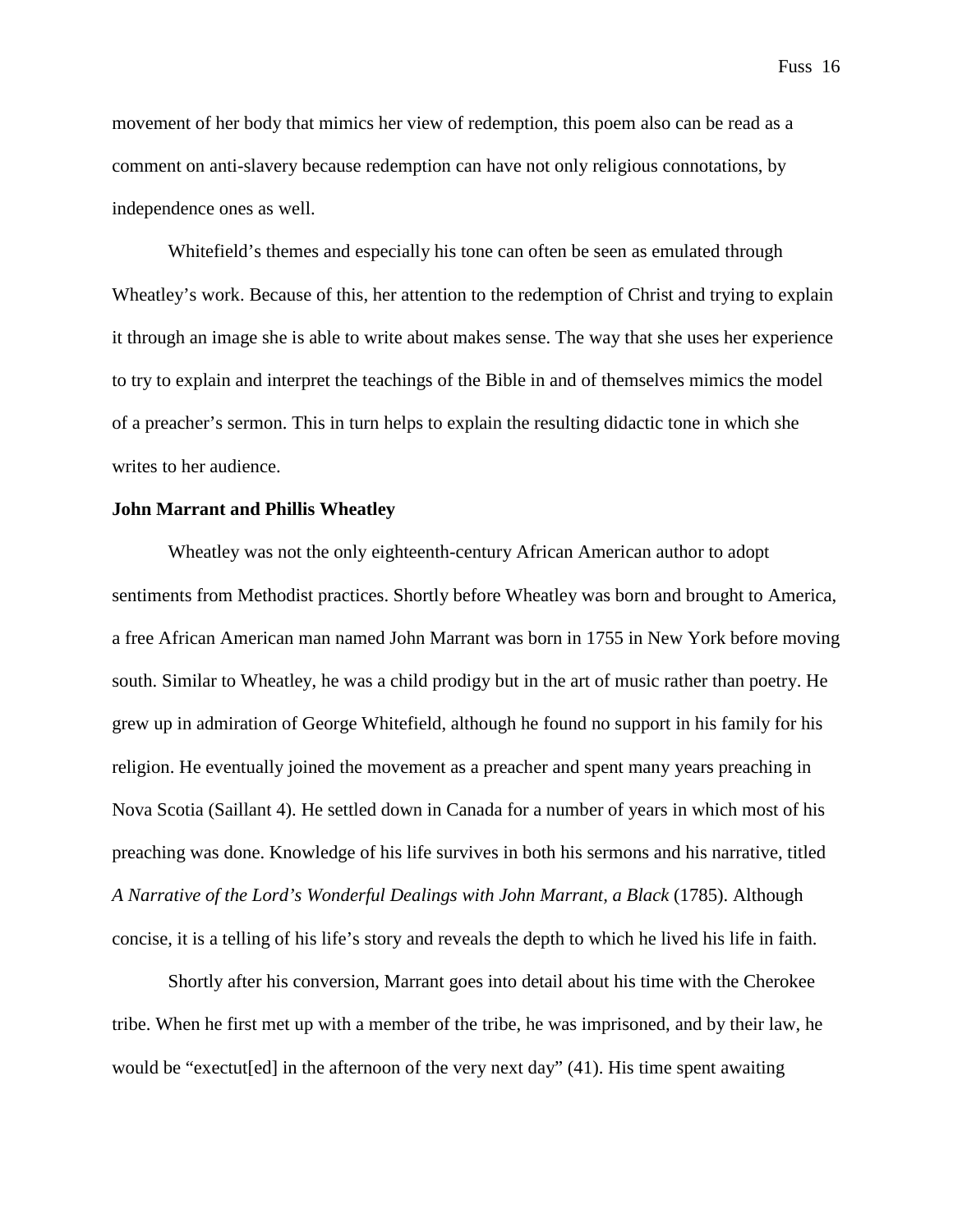execution was in prayer; he prayed out loud, allowing those around him to hear his worship of God. After describing his time of prayer while awaiting death, he says, "I believe the executioner was savingly converted to God" (42) which led to other members of the Tribe converting and allowing him to live with them. His story teaches his audience the saving power of God and how his faith in Jesus as a Redeeming figure saved him. His faith also allows him to instruct those who had yet to learn of his religion in which instance he acts as a missionary. He speaks of his religion as redeeming both his own life and those around him in the same way that Wheatley speaks of her own experience in coming to America from Africa. When she addresses the students at the University of Cambridge and speaks imperatively towards her white audiences in her other poems, she is using her religion to appeal to her captors through her poetry by teaching them of her faith. Like Wheatley, Marrant is able to use his faith to find favor with his captors but in a much more direct way.

Both Wheatley and Marrant were followers of Whitefield's teachings specifically, and followers as well as contacts of Selina Hastings, the Countess of Huntingdon, to whom Wheatley's book was dedicated. Marrant actually was able to meet the Countess and stay with her, something Wheatley was never able to do. Reading Marrant and Wheatley's work in conjunction to each other allows for the formation of a foundation upon which claims can be made about the influence of Whitefield and his teachings of Methodism on the work of his followers. For one, Marrant was a missionary who preached his sermons in Nova Scotia. His themes include similar sentiments of Redemption through religion like that which can be seen in Wheatley's work. Marrant himself practiced what he preached; he focused on individual faith and relationships with God to the point where, "Family and friends took offense at his intense piety and his reprovals of their lax faith" (Saillant 3).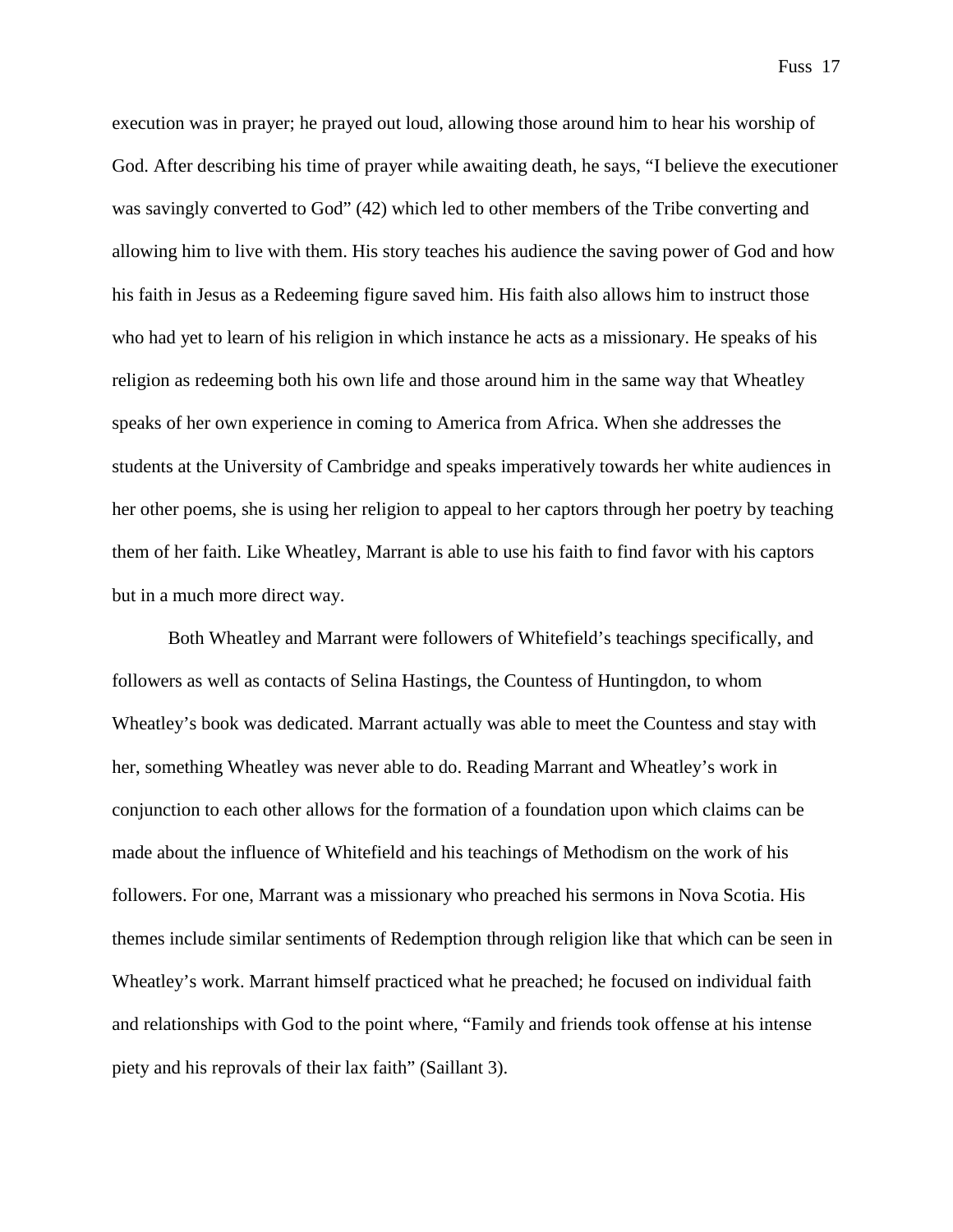John Marrant's narrative is short and episodic in nature; he presents the audience with a collection of stories from his life, each with the intent to teach a lesson. Although the scenes flow together in a linear fashion, each moment in the narrative has the structure of a biblical parable. A parable is a short episode in the Bible that conveys meaning through short, direct stories for readers to interpret and relate to; parables are often meant to teach a lesson to the reader. Just as this style is meant to impart wisdom on readers of the Bible, Marrant uses it to teach his audiences in the same way that Wheatley writes imperatively. By centering the themes of his work on his religious experience, he appears to be preaching his religion by presenting his life as a series of lessons for the reader to learn from, starting with his life before Methodism, during his conversion, and those he encounters on his journeys as a preacher.

Parables are often used in Christian sermons during services and masses because they are able to be understood by a majority and present the thematic purpose in a concise, direct way. By using this style, Marrant's narrative has an overall tone of a religious proclamation, one similar to that of a sermon. This style is something that he could have picked up from George Whitefield because Whitefield writes his sermons as a conversation between himself and his people. He saw himself as a connection between his people and God, and he used his knowledge of sophisticated rhetoric to appeal to his audiences, which is what attracted such large crowds to him. Like Whitefield, Marrant writes to appeal to his audiences through a structure they are familiar with.

Marrant's story of his experience with the young girl's death and the result of her mother's conversion is one of his parables. He goes into great detail about her actions and characterizing her before her young death; he describes her acceptance of death and ends by saying, "[she] fell asleep in the arms of Jesus" (47). By saying she fell asleep in the arms of Jesus, Marrant is again making a reference to the biblical teaching of God sending his son Jesus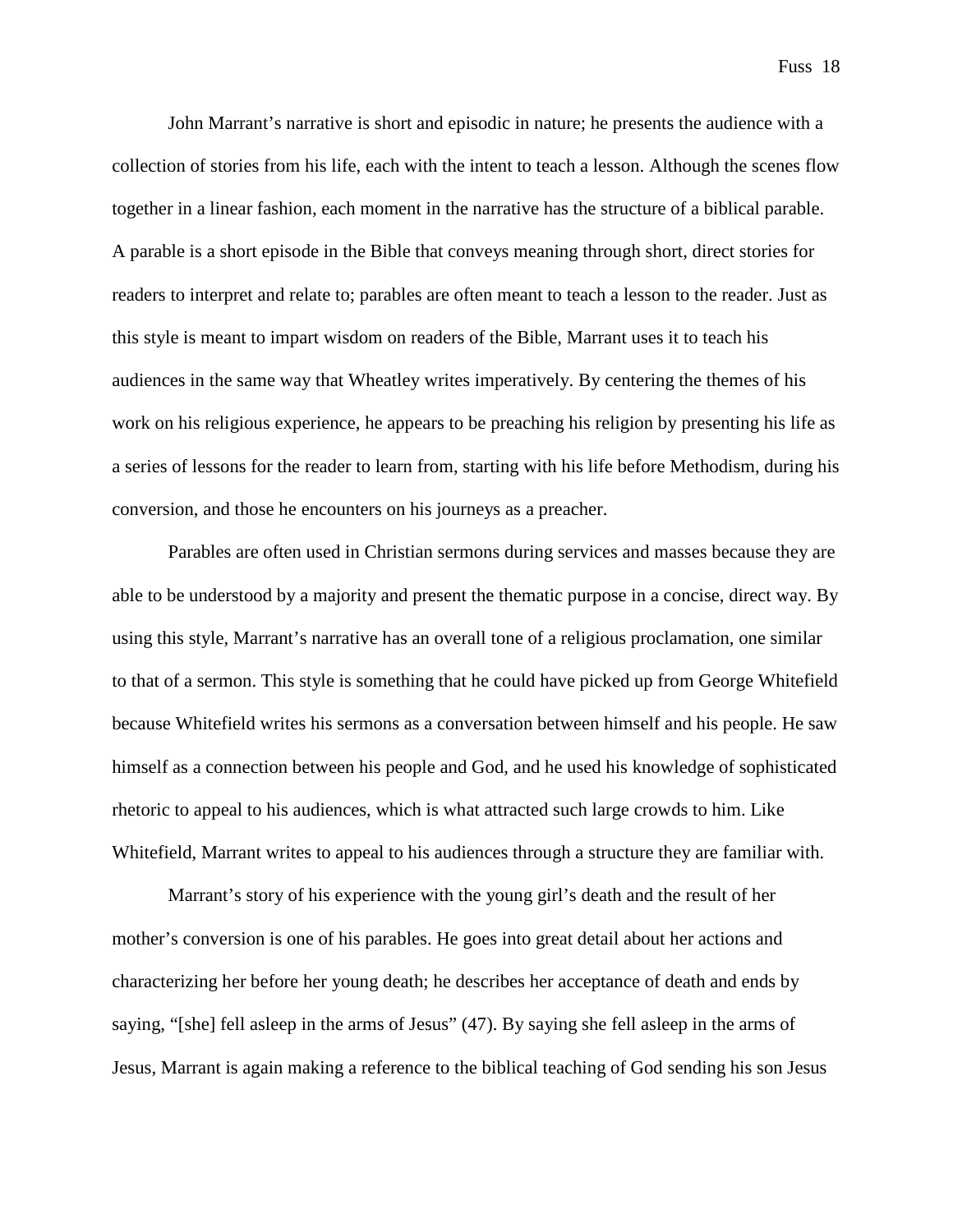to die for the redemption of humanity and open the door to the afterlife, or heaven. This image puts the child and Jesus side-by-side to illustrate this concept to the reader. Wheatley demonstrates the subjects of her poems in similar ways to communicate this belief in redemption and path to the afterlife. She describes one young man as leaving Earth for, "joys to this terrestrial state unknown,/ And glories richer than the monarch's crown!" (17-18) in her poem "To a Lady and her Children on the Death of their Son and Brother." Although she does not mention the figure of Christ, she alludes to the redemption he has allowed for the child's soul to reach heaven.

What is important to notice about these two references to the redemption of Christ in death is the figure they are concerned with. Both are writing about young children. Marrant allows for the idea that this young girl has great Faith and admires her by immortalizing her in his work. Wheatley likewise addresses the child in her poem, "On the Death of a Young Gentleman", "WHO taught thee conflict with the pow'rs of night,/ To vanquish Satan in the fields of fight?" (1-2). By asking him how he vanquished Satan, she is implying that he had the Faith to refuse sin. Because the theme of redemption is so important to Methodism and to both the work of Marrant and Wheatley, both of their works reveal influences of Methodist beliefs in their work. Adding onto this, Marrant and Wheatley both exhibit a view toward childhood that was characteristic of Methodism. Their tone towards childhood became popularized by the Romantics and is not a qualifying factor of categorizing Romantic work.

#### **Wheatley and the Romantic Child**

The importance of recognizing Wheatley and Marrant's views on childhood is that the "Romantic Child" has become an important touchstone Romantic poetry. In her book, *Reading Children's Literature: A critical Introduction,* Carrie Hintz lays out the defining features of both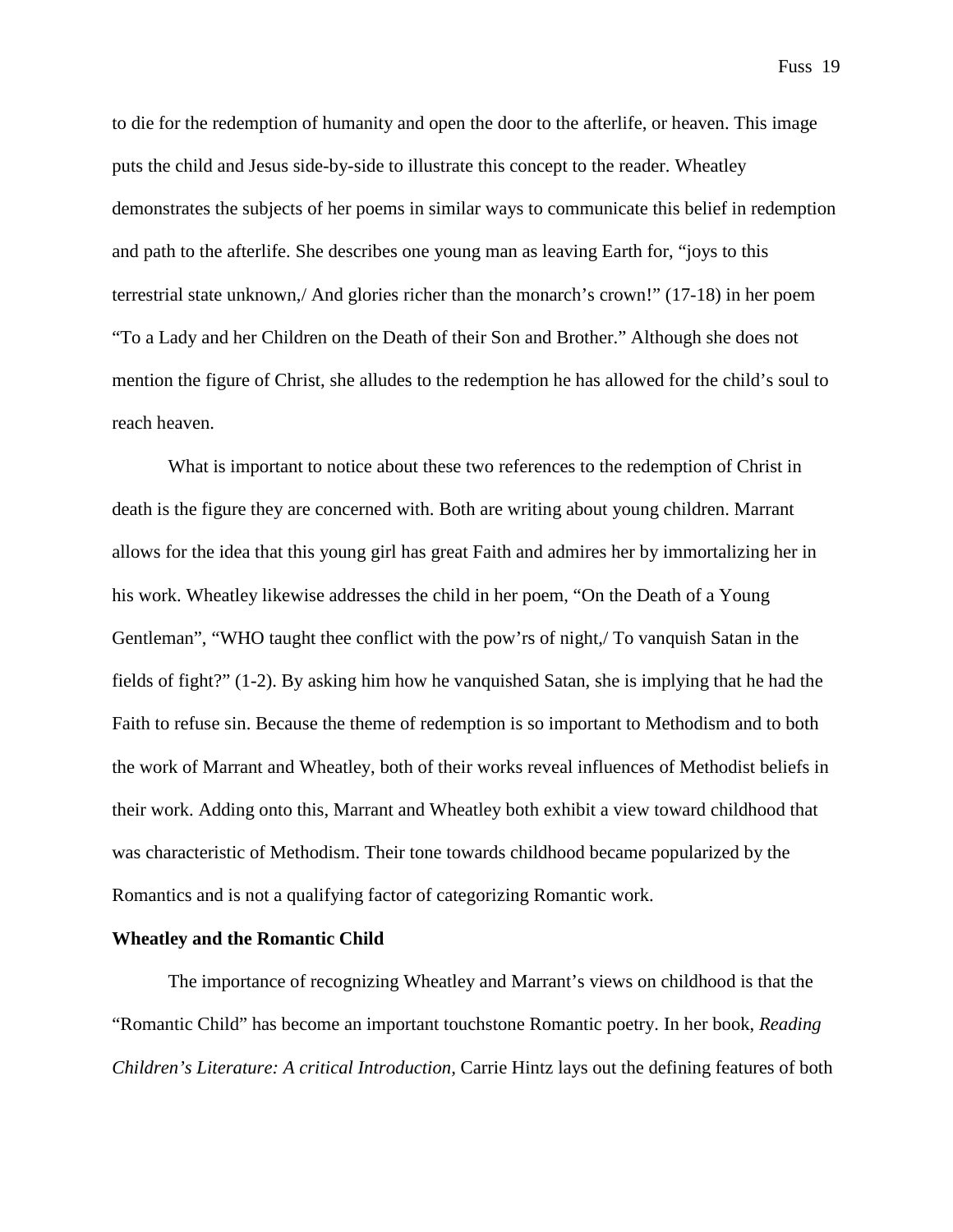the Romantic Child and the Sinful Child. Historically, the Sinful Child, which is described as being, "in need of discipline and training…. Born corrupted by the original sin of Adam and Eve, easily swayed to do wrong, and susceptible to evil" (Hintz 18), dominated popular sentiment and was the way in which children were portrayed in literature before the Romantics. This image stemmed from the earlier denominations of Christianity like Calvinism, the doctrine from which Methodism split. This image of the sinful child did not allow for the glorification of youthful innocence that become popularized in the late eighteenth and early nineteenth centuries. The importance of recognizing the shift in tone towards children as a result from the split from Calvinism is that the new image of children has become one of the more well-known aspects of Romanticism, and by tracing it back to Methodism, the argument can be made that parts of Romanticism came from Methodism. The importance of the shift in sentiment towards the child in religious denominations is the impact the portrayal has on society and literature. As we have seen, both Marrant and Wheatley participated in the evolving discourse of the Romantic child.

In 1690, John Locke first depicted the Romantic Child as having a mind like a "blank slate" (Hintz 15). Closer chronologically to Wheatley is Jean-Jacques Rousseau's 1762 version of the child who "warns against forcing adult reason onto the child who is not ready for it" (15). The image of the Romantic child is a new view on the child as being born pure, without original sin and with opportunities to grow and develop. The Romantic poets such as Blake, Keats, Wordsworth, and Coleridge, all popularized and solidified the image of the Romantic child with depictions in their own work. One of the greatest examples is Coleridge's "Frost at Midnight," which juxtaposes an older man with his infant son. The man looks at his son and addresses him:

Dear Babe, that sleepest cradled by my side,

Whose gentle breathings, heard in this deep calm,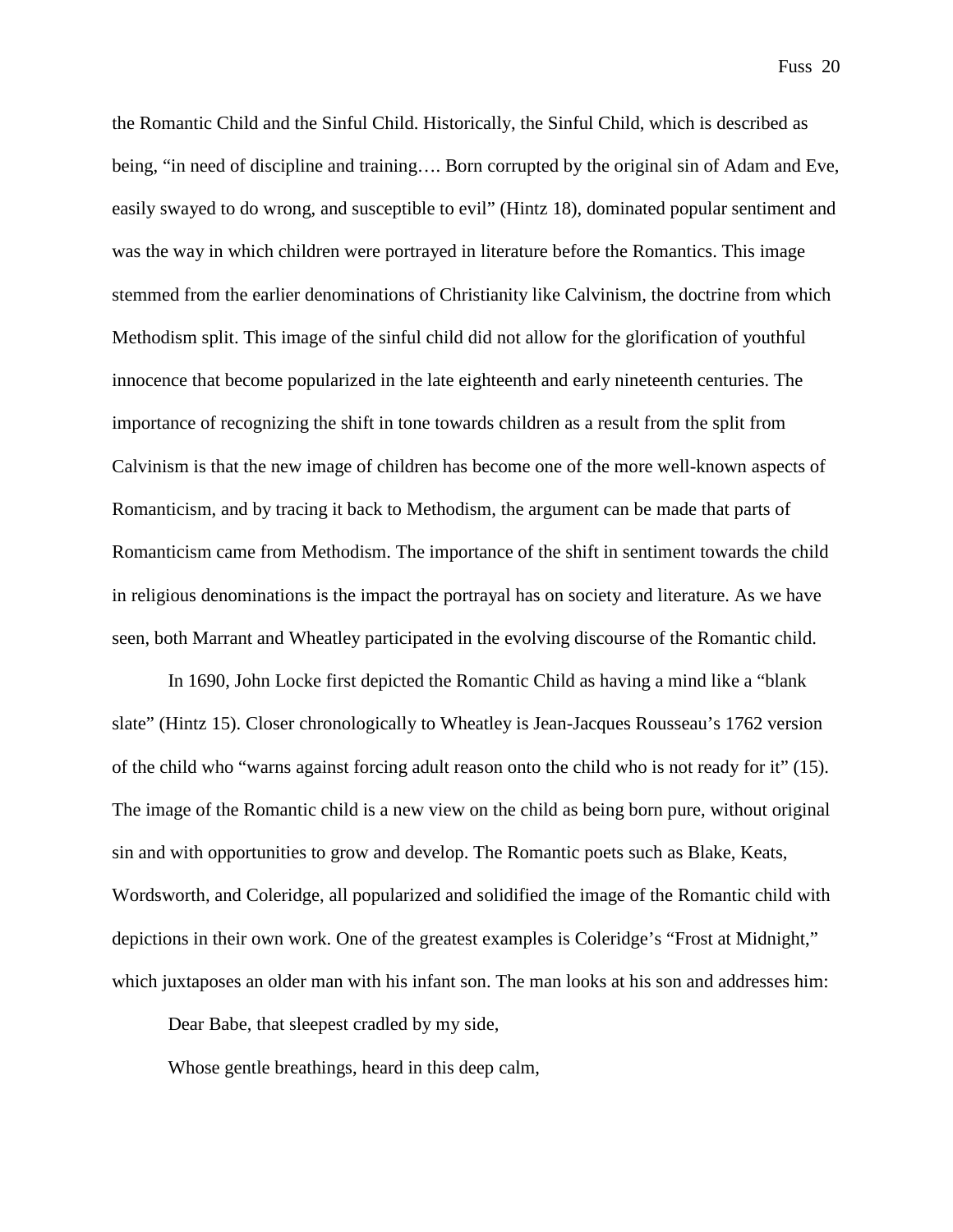Fill up the intersperséd vacancies

And momentary pauses of the thought!

My babe so beautiful! it thrills my heart

With tender gladness, thus to look at thee. (44-59).

In this passage, Coleridge illustrates what the Romantic child is. He is "gentle," "calm," and enjoyable to look at and interact with. The rest of the poem goes on to explain the father's desire for the son to stay a child because he himself looks so fondly on his own childhood. In this way he sees growing up as a curse because it means leaving childhood behind. This image contrasts to that of the sinful child that has the need "to be save[d], discipline[d], and educate[d]" (Hintz 19).

However, the Romantics did not invent the image of the Romantic child, they only popularized it in poetry. The attitude towards children was changing for a long period of time before it became the norm. Locke, in his 1690 book exemplifies how far back this image went even though it was over a hundred years before the image became so well-received. Because this attitude took a while to solidify in translation from societal norm as well from Europe to American, Wheatley's early adoption of the sentiment serves as evidence for her ability to recognize change and what was popular in ethos. She wrote elegies specifically on the topic of children and only looks at their ability to get to heaven and be redeemed, not their suffering from original sin.

One of Wheatley's most notable poems on childhood is "On the Death of a Young Lady of Five Years of Age," in which she compares the child to "the morning sun, which rose divinely bright" (11). By describing the child as divine, Wheatley is demonstrating a much more positive tone towards the child in life as well as in death because of her certainty that the child was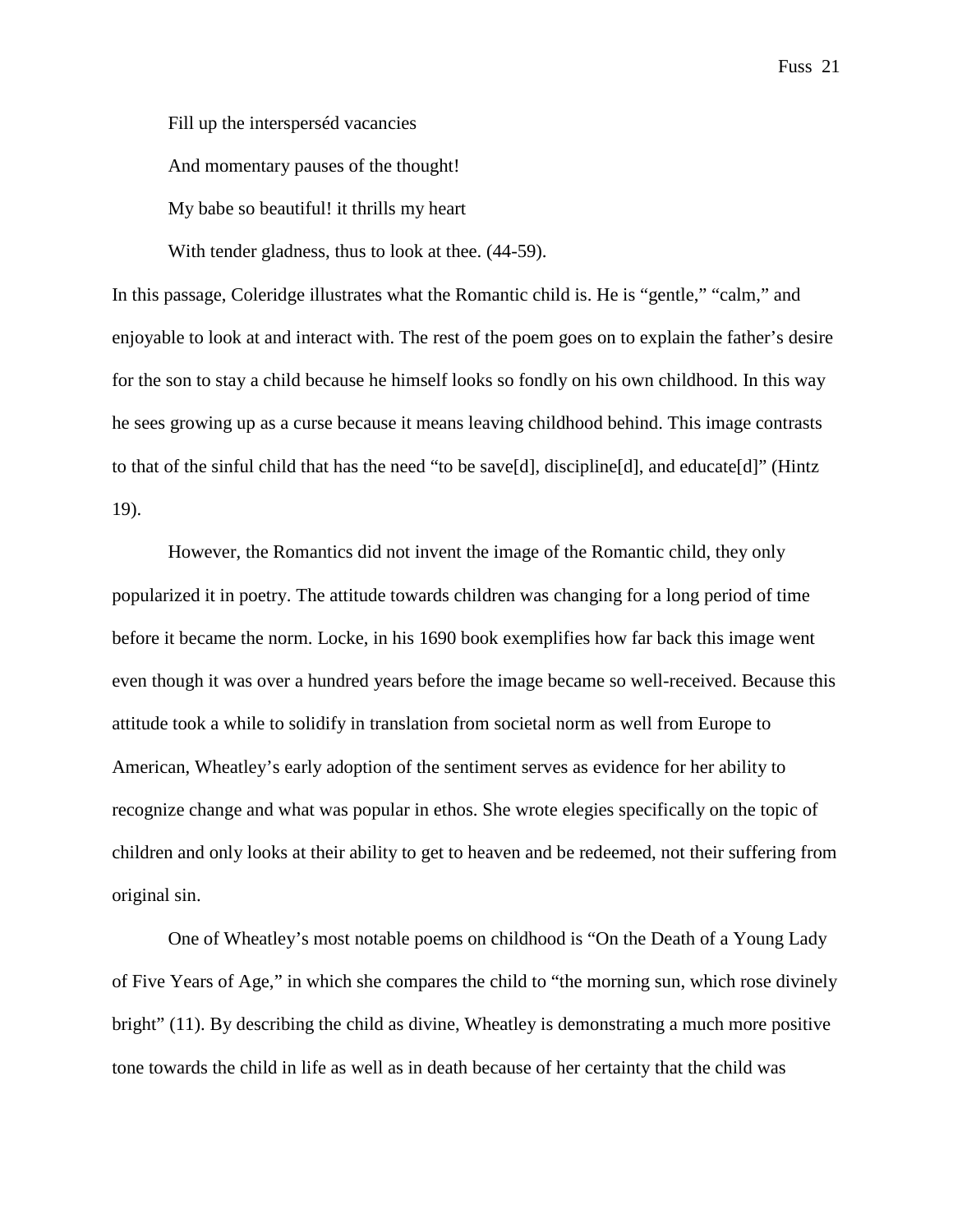brought to heaven after her death. In addition to Wheatley, John Marrant's depiction of the young girl of seven who passed away also exemplifies his confidence in her ability to get to heaven. They both are much more focused on the deceased's Faith rather than their age, which shows their acceptance of the children into the Faith. Just as Methodism was welcoming to all races and genders under one worship of God, children were also seen as equal. Not only was Methodism radical in its racial politics, but in its portrayal of the image of the child.

Tracing Wheatley's Methodist sentiment is important for understanding her work, but in order to establish her as an early adapter of Romanticism, her work must correspond to that which is classified canonically as Romanticism. Charlotte Turner, born in 1749, lived a short childhood. When she was sixteen years of age, her father married her to a man named Benjamin Smith. She referred to this marriage as "legal prostitution."[13](#page-23-0) Like her father, Benjamin Smith was a gambler and often found himself in debt, causing an unstable home life for his wife and children. She lived a difficult and turbulent life before and after the marriage but eventually, at the age of thirty-eight, Charlotte left Benjamin with their children and began supporting them with her writing (Fletcher 1). Today her name is not as widely recognized as it was when she was writing as a contemporary author; nevertheless, she remains as one of the earliest Romantic writers of the British literary tradition.

Charlotte Smith was a prolific writer who wrote numerous novels, novellas, children's books, and poems over her career as an artist. Some of her most famous and notable poems are her elegiac sonnets, which is an apparent paradox of style and form. The elegy is a lyric poem that is often written on the topic of death; contrastingly, the sonnet has often been associated

<span id="page-23-0"></span> $13$  This quote comes from a letter Smith wrote while describing her marriage. Although this particular phrase has been quoted in a variety of sources, see *Charlotte Smith: A Critical Biography* but Lorraine Fletcher (1998).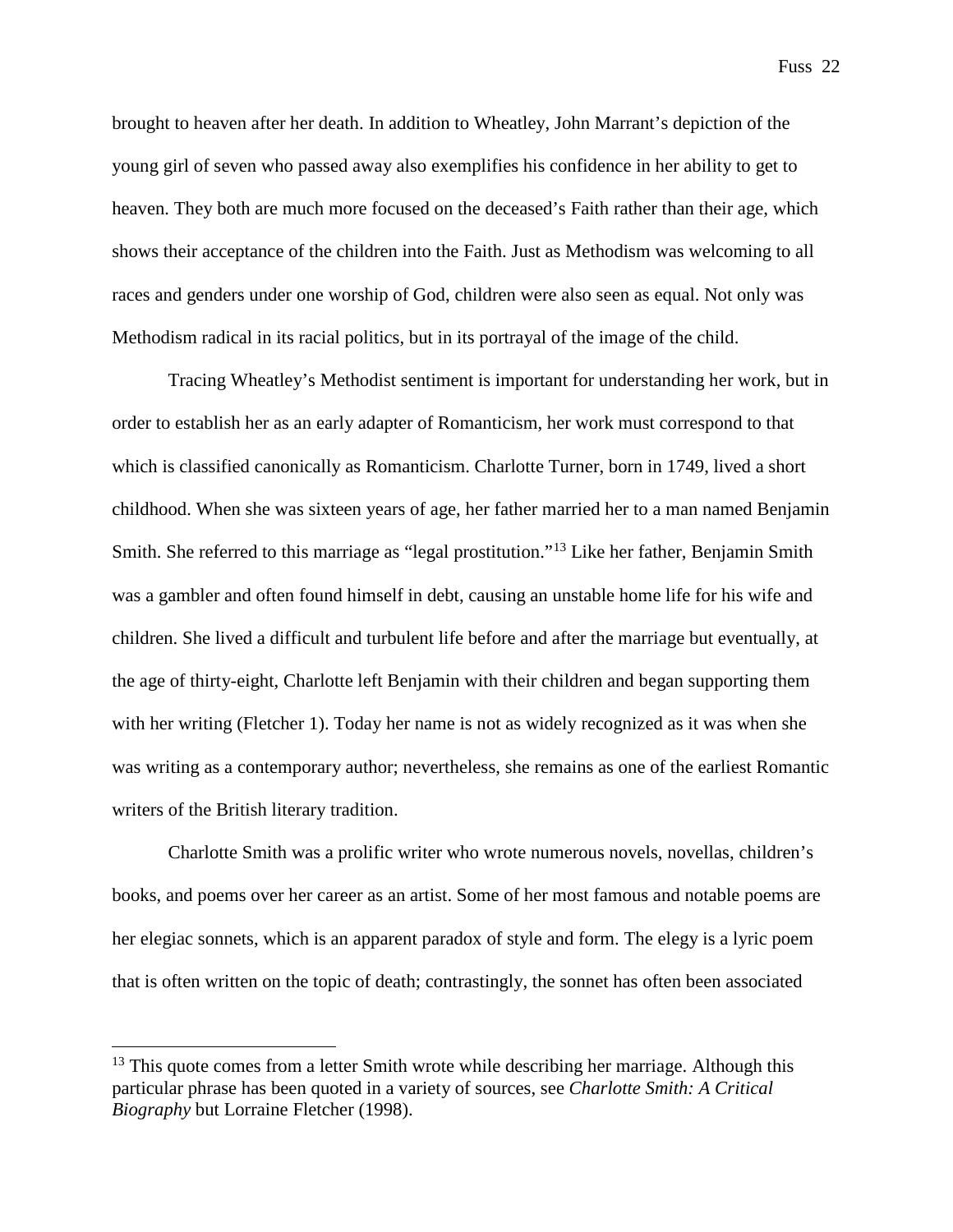with love. Putting this style and this form together can give a jarring and unsettled feeling to the poems, especially when read formalistically.

Unlike Wheatley, Smith was not in the practice of writing directly to others, neither using apostrophe nor sending her poems directly to their subjects. Instead, Smith would write to herself or about herself with deeply mournful tones. The importance of including Charlotte Smith in a reading about Phillis Wheatley is that she has been credited with her contribution to the Romantic Movement. Because this argument seeks to have Wheatley included in readings of Romantic poetry, it is appropriate to read her side-by-side with a credited Romantic for confirmation of style. Shields does this in his book, but he only reads Wheatley with Coleridge and Wordsworth and not with any Romantic women. I prefer to read Wheatley with Smith because she herself is underrepresented as a female poet in the movement.

Both women use the style of elegy to effectively create in their audiences a profound reflection on loss. Even though the audiences addressed in their respected poems are quite different, the topics written about by Wheatley and Smith are parallel to each other. Take for example Charlotte Smith's poem "Sonnet II," in which she perverts the expectations of Spring to elegize the childhood she felt she had lost. Although she speaks specifically about her own loss, the inability to relive childhood can be seen as universal to all adults who cannot return to what can be seen as a happier time of life. Likewise, Wheatley's poem "To the Right Honorable William, Earl of Dartmouth, His Majesty's Principal Secretary of State for North-America &c." says, "The silken reins, and *Freedom's* charm unfold./ Long lost to realms beneath the northern skies" (8-9). This is another one of her poems where she uses the allegory of a journey in order to express themes of freedom by moving from childhood to adulthood. What she is expressing in this quote is that by growing up, she has lost control of her only freedom, which can be seen as

Fuss 23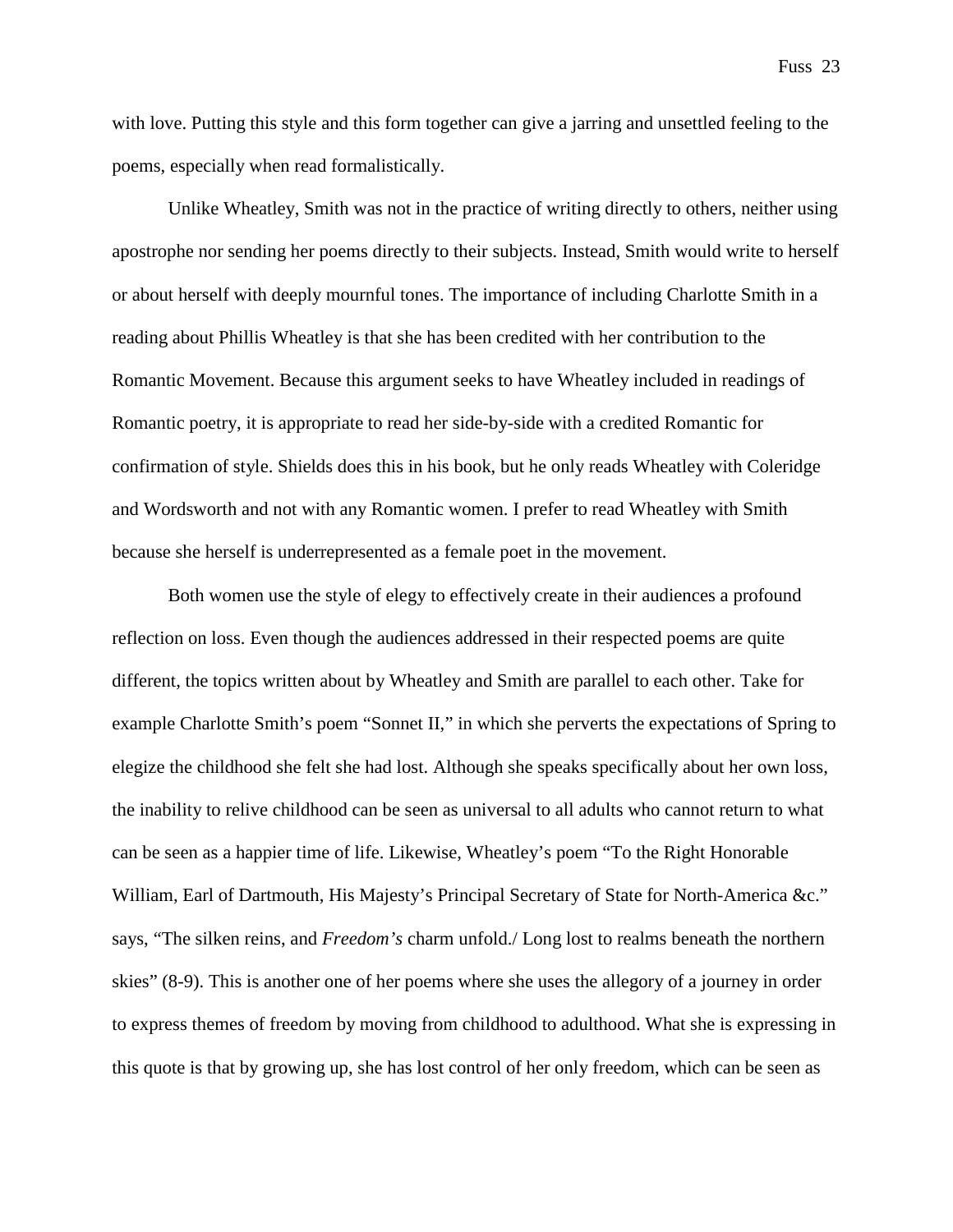freedom from knowledge of the world until her innocence was lost under the "northern skies" (9). This could be referring specifically to her youthful freedom which Vincent Carretta says, "would not have been very different had she been legally free" (22). It would have been only as she grew older that she would have become aware of the reality around that she was not as free as she grew up to believe.

Wheatley also wrote multiple poems using the imagery of childhood, especially when she elegizes those who passed away young. This is most explicitly seen in her poems, "On the DEATH of a Young Gentleman" and "On the Death of a Young Lady Five Years of Age." Each of these poems directly consoles the loss of a young child, in one case a little girl and the other a little boy. In these poems, Wheatley elegizes the loss of childhood through the death of the child because they will never finish childhood or grow up. However, she finds consolation in the fact that they will never have this understanding of loss because by dying in childhood, they remain innocent to the world; their deaths occurred in the greatest and most pure part of life so when she speaks to her audience she is able to say, "Why would you wish your daughter back again?" ("On the Death of a Young Lady Aged Five Years" 26) and " How great thy conquest, and how bright they crown!" ("On the Death of a Young Gentleman" 4).

A hallmark of Romantic poetry is this idea of idealizing childhood. In "Sonnet II," Smith shows her belief in this by expressing her deep grief towards her inability to reverse her life:

Ah! poor humanity! so frail, so fair, Are the fond visions of thy early day, Till tyrant passion and corrosive care Bid all thy fairy colours fade away! (9-12).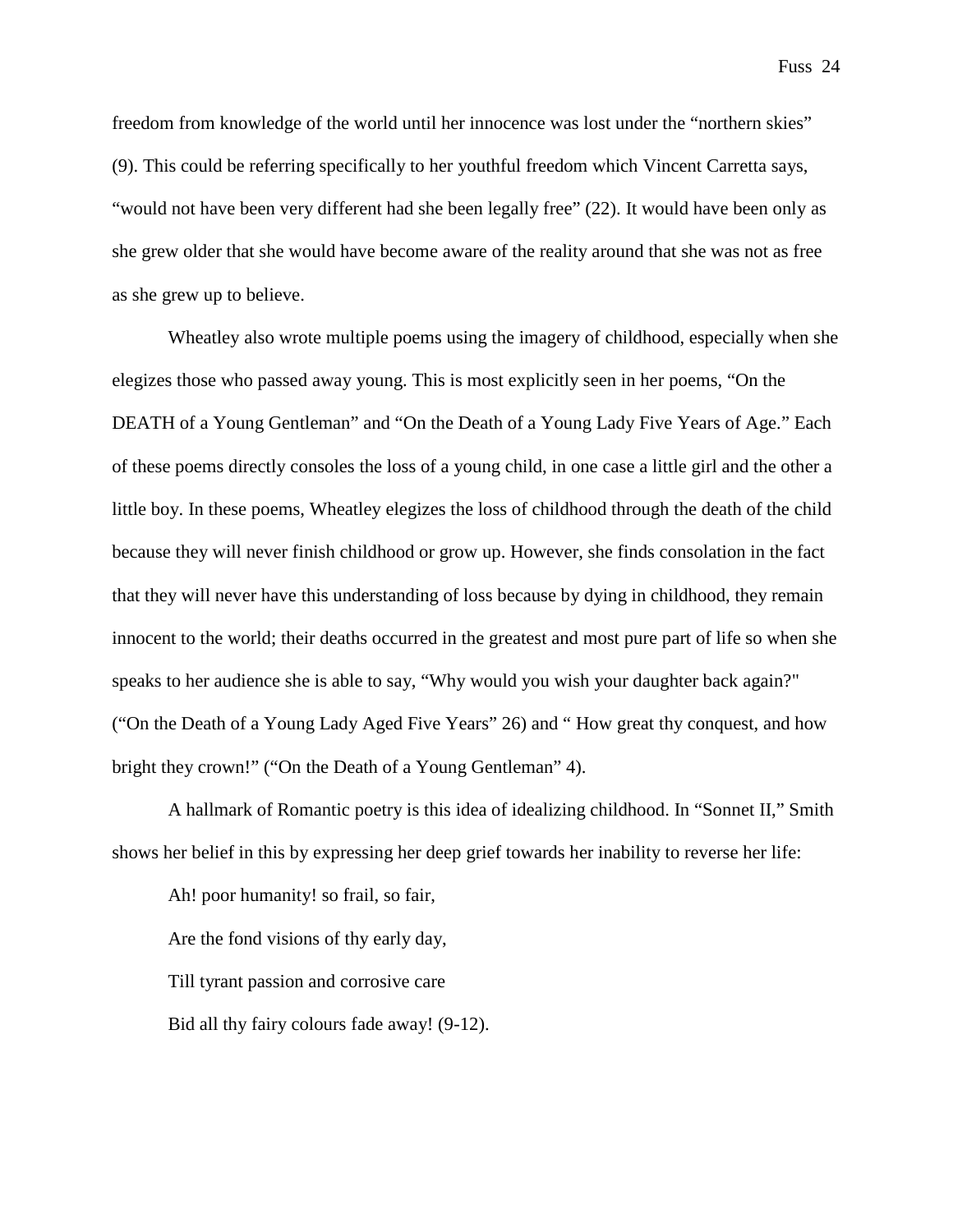What she does in this poem is elegize humanity's inability to reverse time. We can only watch life fade away with age, and although spring comes back each year, there is no return to the beginning. She finishes the poem by saying "why has happiness-no second spring?" (14) to reiterate the point that although spring is annual, it is also linear and does not reset time.

Both poets are taken with the idea of childhood and idealize the time in one's life spent in innocence because they both lost out on a conventional childhood. Smith, as previously mentioned, was married off young. Wheatley was kidnapped from her home and although she was able to live a semblance of a childhood, she lost her innocence after that and could not go back to where she had been before. In a way, Smith elegizes them both by writing about all of humanity in her poem.

Although Smith's poems seem more dismal than optimistic, it is in her presentation of melancholy and mourning of life that she became so popular with her audiences. She, like many female authors of her time, became a trailblazer for diversity in a field that was male-dominated. However, her femininity worked in her favor when she received one outstanding review that compared her to the genius of John Milton.<sup>[14](#page-26-0)</sup> Claire Knowles writes about the legacy of Charlotte Smith and her position in relation to a group of poets called the Della Cruscans. However, her focus is upon the doubtless sincerity of Smith's poems. She explains Smith in contrast to the Della Cruscans by saying, "Whereas the Della Cruscans revel in their theatricality, the overtly theatrical elements of both Smith's performance of sensibility and her poetic selfrepresentation are veiled by her apparent claims to sincerity" (50). What is important about this fact is that Smith did not rely on the popular tradition of poetry of her time; rather, she stayed

<span id="page-26-0"></span> <sup>14</sup> This review can be found in the book *Sensibility and Female Poetic Tradition, 1780-1860: The Legacy of Charlotte Smith* by Claire Knowles on page 42, chapter two where she discusses the response Smith found when she published her work.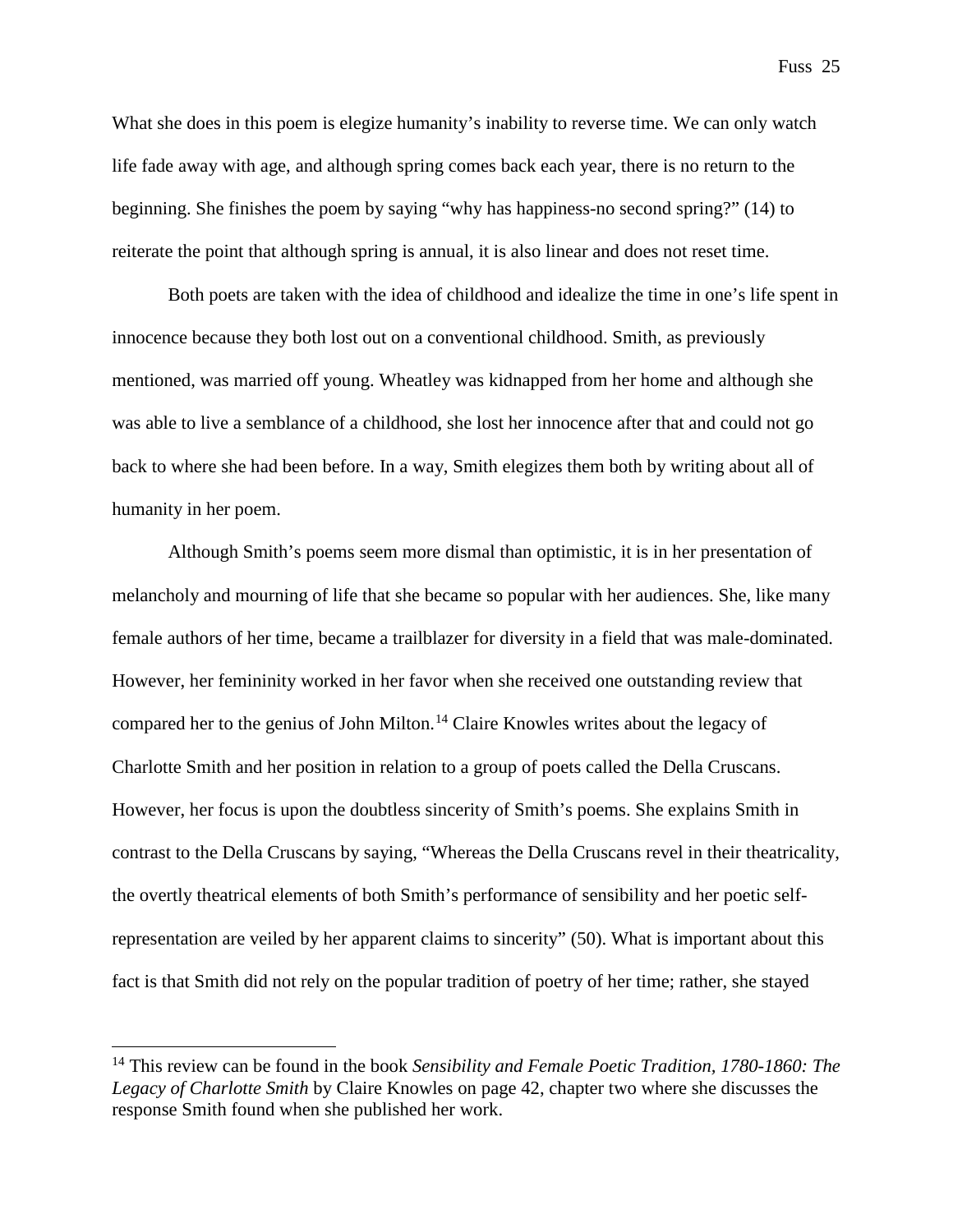true to herself as an individual poet, and it is in her individualistic and straightforward sincerity where she found most of her popularity. It is her strong voice and personal narrative that helped to bring her recognition. In this way, she was very much like Wheatley because neither of them had a literary tradition to back them up: each had to create her own tradition. In the end, Smith became one of the first Romantic poets and Wheatley began the African American canon.

Even though neither Smith nor Wheatley let on to all of the perceived autobiographical elements of their work, the raw and tangible emotion that they describe helps audiences look beyond the speaker to try to imagine the life of the author. The autobiographical nature is the poets' perception of a lost or unfulfilled childhood which allowed them to write with the deeper emotion that which was well-received by their readers. However, what if Smith were not writing simply to exhale some of her pain? What if she were doing this on purpose to evoke sympathy from her audiences and gain support? Jaqueline Labbe explores this possibility in her book *Charlotte Smith: Romanticism, Poetry and the Culture of Gender.* She refers to Smith as being "Self-aware" (6) and discusses Smith's "desire to enlist a kind of gendered sympathy from her readers: that as a woman writing, with female needs, she required a certain kind of response" (6).

Parallel to Labbe's theory on Smith is Joanna Brook's argument that Wheatley was also self-aware and that she also knew what she was doing when she was writing individualized poems to members of her audience and taking commissions. "Our Phillis, Ourselves" is Brooks's argument that because of the historical evidence that debunks Wheatley's "trial," Phillis was enabled to pursue her career "not by securing a single endorsement by powerful men, but by cultivating an intricate network of relationships among white women" (7-8). She goes on to give evidence in this piece that Wheatley used social connections to better popularize her work. This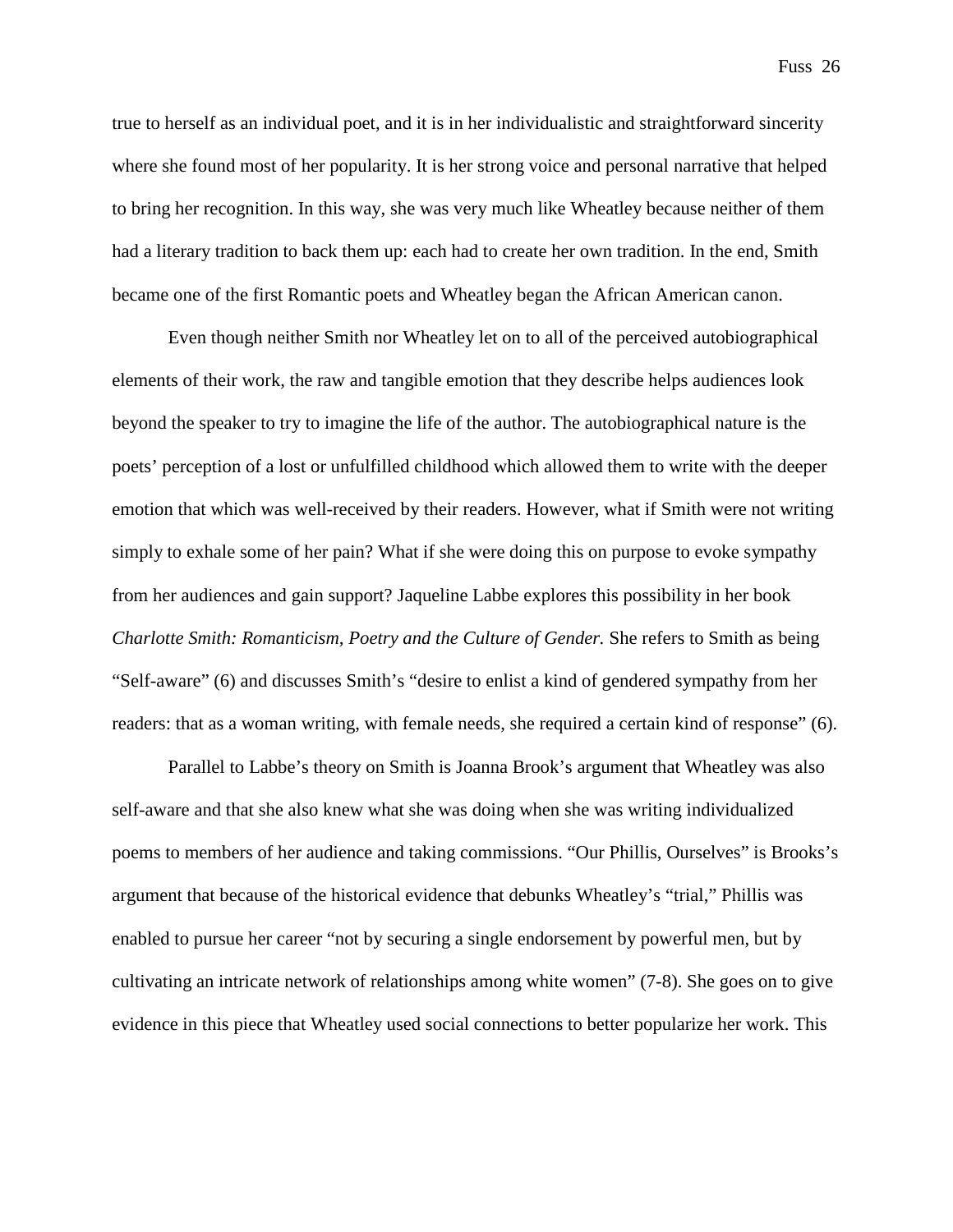is comparable to what Labbe says about Smith that she would look to the emotions of other women to become popularized.

Daniel Robinson in his piece "Elegiac Sonnets: Charlotte Smith's Formal Paradoxy," he cannot help but discuss the effect of her work beyond her form and style of writing. He states:

In other words, where we look in vain for Smith lamenting a particular death, we find instead her readers grieving for her pain, in effect, mourning for her. The contemporary response evident in the reviews and certain poetic tributes to Smith is founded to a large degree in sympathy for the suffering expressed in the sonnets, combined with either a real or imagined comprehension of the poet's personal misfortunes. (Robinson 195)

Although Labbe and Robinson discuss Smith exclusively, these same arguments can be applied to Wheatley after laying out evidence that she was an agent of change who could perceive what her audience desired and play to their emotions. This goes back to Brooks' idea of using her poetry as an emotional transaction to validate the pain and sadness of the grieving white audiences around her.

## **Conclusion**

Phillis Wheatley, credited as one of the first poets of the African American canon of American literature, is one of many writers who is categorized as a contributor to a single area of literature. Her work goes far beyond that of an African American author; it transcends one category, which is why I've laid out evidence for why she should not only be read this one way, but as a Romantic poet as well. She was writing before the Romantic poet in history, but art movements do not originate over night. They take years to form and require artists to lay the foundation. Phillis Wheatley was one of the poets to do this for Romanticism. Even though she

Fuss 27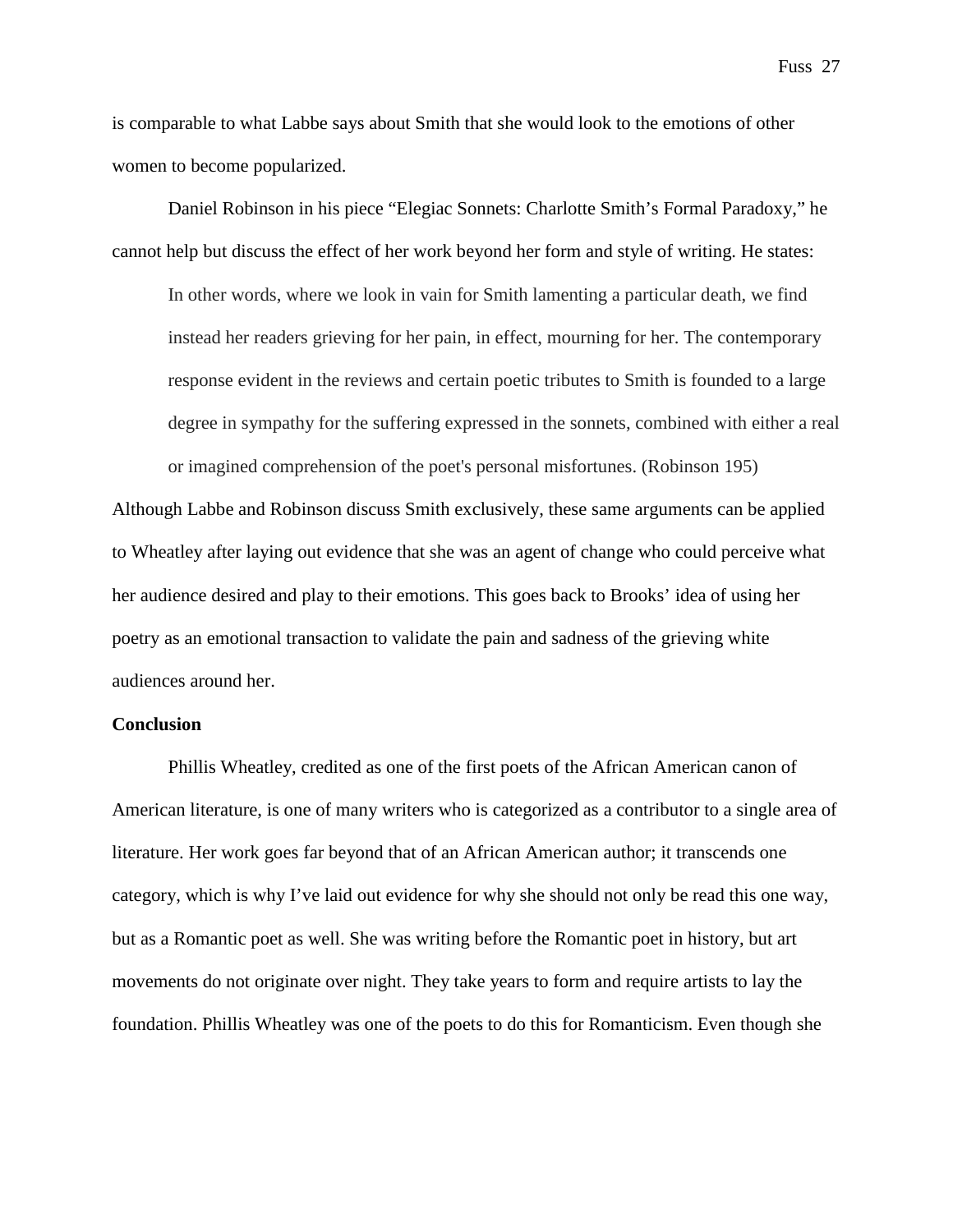was writing before the historical movement, her work qualifies as Romantic specifically because of her tone towards childhood which echoes that which is seen In the work of Charlotte Smith.

Helen Boyles has written about the influence Methodism had on Romanticism but in her argument Wheatley does not appear. Her work, however, can be applied to Wheatley to help show the connections of the broader movements while she serves as a direct textual bridge between them. Wheatley is a key factor in bridging these two movements because she can be read in context with George Whitefield, an early Methodist preacher and John Marrant, one of her contemporaries and also in context with Charlotte Smith, one of the earliest credited Romantics. The key factor that links Wheatley from Methodist to Romantic is her use of the Romantic child in her work which is seen in both Marrant's and Smith's work.

John C. Shields argues Wheatley to have been a Romantic but he looks at the Philosophical basis of her work and the Romantic period and only reads her in context with white male poets. Bringing Charlotte Smith into the conversation is important to compare the two women in a feminist sense. Similar to this is the importance of John Marrant because Wheatley also needs to be read within her own race and with a contemporary of a more similar outlook or understanding of the world. Finally, it has been extremely important to contextualize Wheatley in a much smaller window of time. Shields reads Wheatley in context with ancient philosophers, which is appropriate for a writer as versed in the classics as was Wheatley, but in order to understand the intricacies of her work, it is important to read her with people writing closer to her own time who would have had more historically similar outlooks of the world. By presenting this evidence, the goal was to supplement these two previously published works with an unexplored avenue.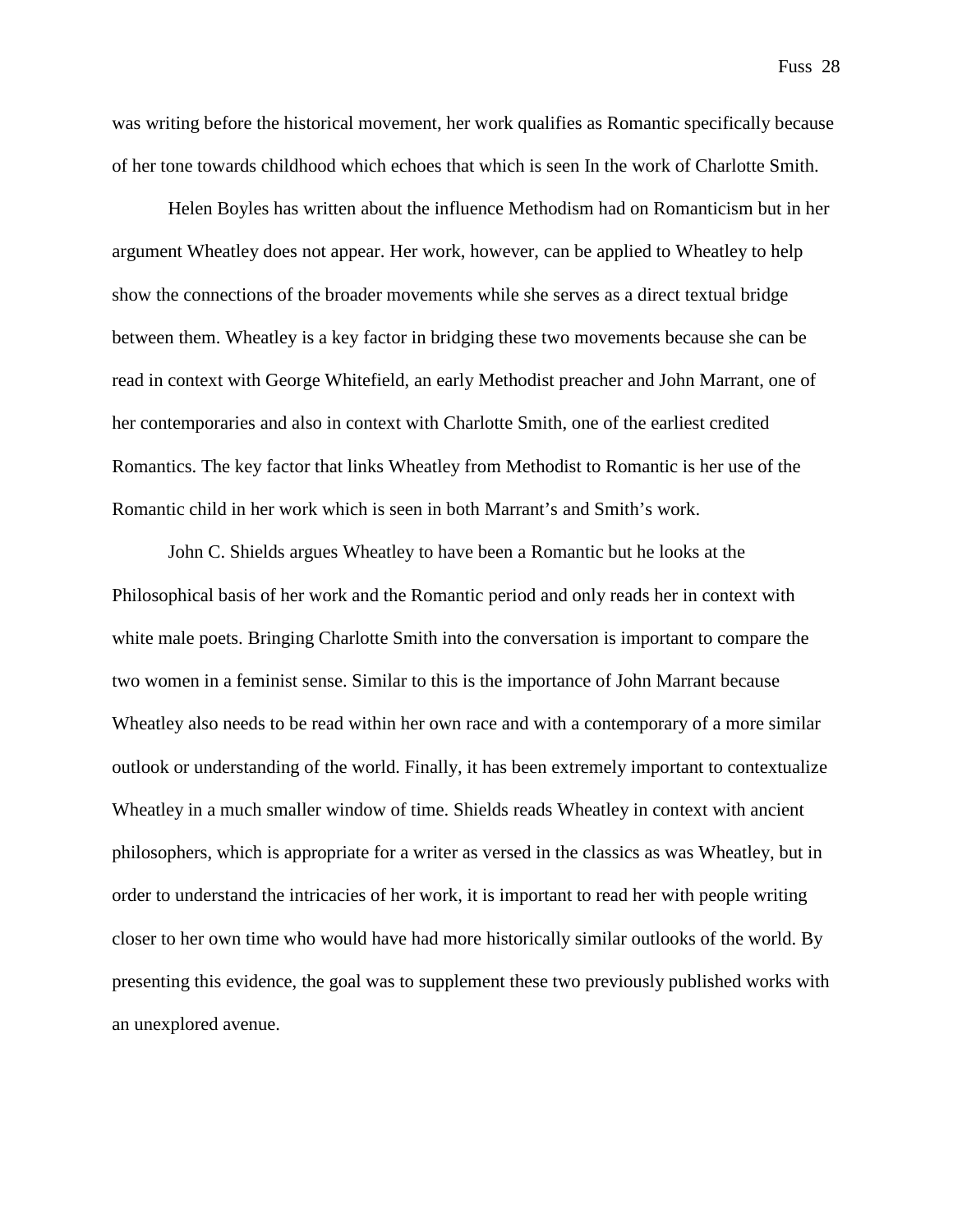Phillis Wheatley was an incredible young female poet who had a thoroughly unorthodox education for her time. Because of this, she was able to read and write English and go on to write poetry that is still read more than three hundred years later. Although her work has been interpreted in many different ways, one of the most poignant parts of her work is the deep faith that she expresses. She uses her faith to present harsh images of death and childhood and like Charlotte Smith, reveals information about herself like her beliefs that she missed out on her childhood. This subject is important in learning more about her and the time in which she grew up in. In her poetry, Wheatley is able to convey to the reader different attitudes she picked up on among her peers by expressing them in her writing. In this way, she was an agent of change who helped shape African American Literature and Romantic Literature as it is studied today.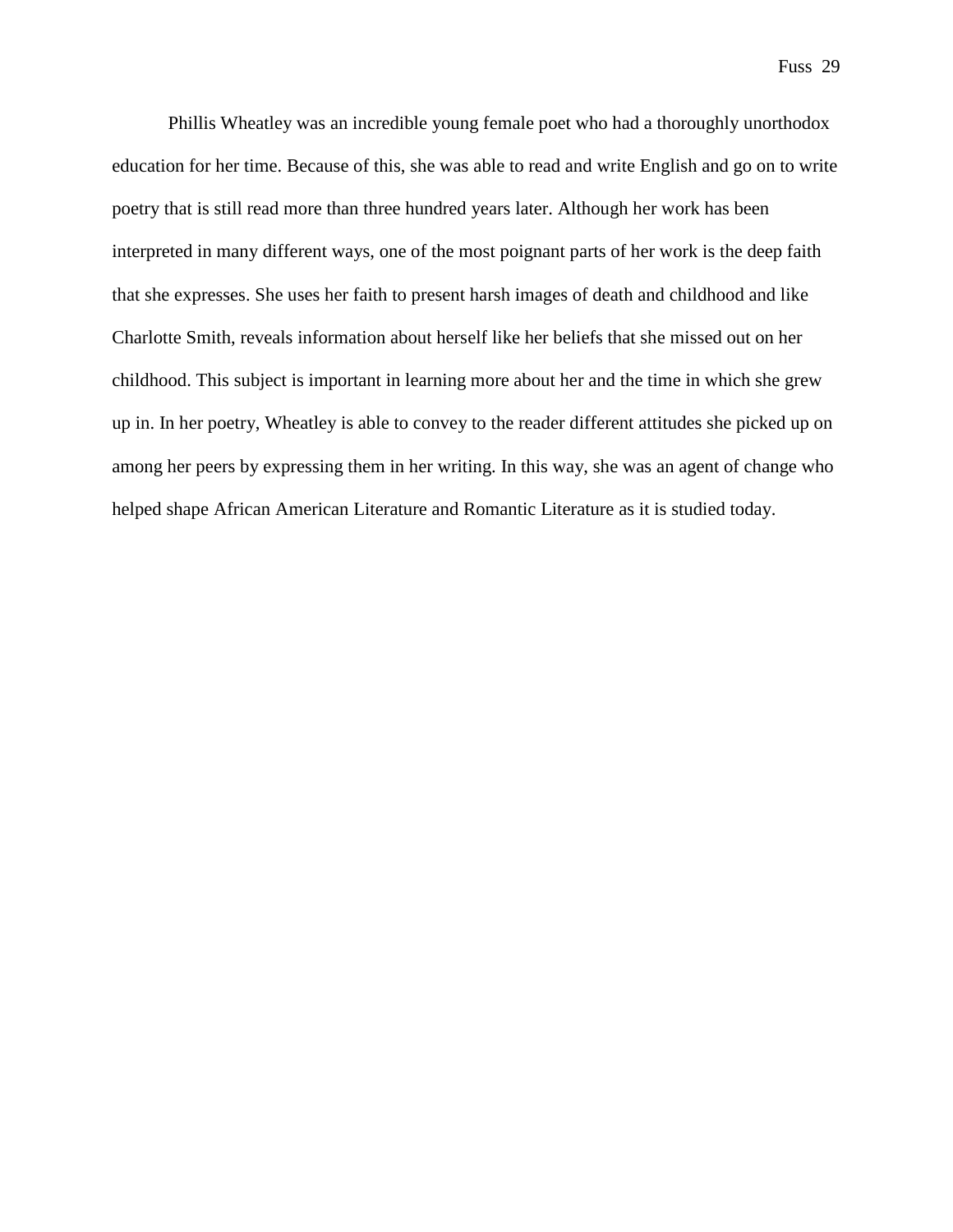# Bibliography

- *American Literature: 1764-1789 The Revolutionary Years.* Edited by Everett Emerson, The University of Wisconsin Press, 1977.
- Barnard, John Levi. *Ruins Amidst Ruins: Black Classicism and the Empire of Slavery*. New York and Oxford, Oxford University Press, forthcoming.
- Bassard, Katherine Clay. *Transforming Scriptures: African American Women Writers and the Bible.* Athens, GA, The University of Georgia Press, 2011.
- Bassard, Katherine Clay. *Spiritual Interrogations: Culture, Gender, and Community in Early African American Women's Writing.* Princeton, NJ, University of Princeton Press, 1999.
- Brooks, Joanna. *American Lazarus: Religion and the Rise of African-American and Native American Literatures*. Oxford, Oxford University Press, 2003.
- Brooks, Joanna. "Our Phillis, Ourselves." American Literature, no. 82, vol. 1, Duke University Press, 2010.
- Boswell, John W. *Short History of Methodism*. The Bible Teachers' Study Group, Nashville, TN, Bigham & Smith, agents, 1903.
- Boyles, Helen. *Romanticism and Methodism: the Problem of Religious Enthusiasm*. Routledge, 2016.
- Carretta, Vincent. *Phillis Wheatley: Biography of a Genius in Bondage.* Athens, GA, The University of Georgia Press, 2011.
- Carretta, Vincent. *Phillis Wheatley: Complete Writings*. New York, NY, The Penguin Group, 2001.
- *English Romantic Writers.* Edited by David Perkins, Harcourt Brace College Publishers, 1995.
- Fletcher, Loraine. *Charlotte Smith: A Critical Biography*. Palgrave MacMillan, New York, NY, 1998.
- Gates, Henry Louis. *The Trials of Phillis Wheatley: America's First Black Poet and Her Encounters with the Founding Fathers*. New York, Basic Civitas, 2003.
- Heitzenrater, Richard P. *Wesley and the People called Methodist*. 2nd edition, Nashville, TN, Abingdon Press, 2013.
- Hintz, Carrie L. *Reading Children's Literature: A Critical Introduction*. Bedford St./ Martin, 2013.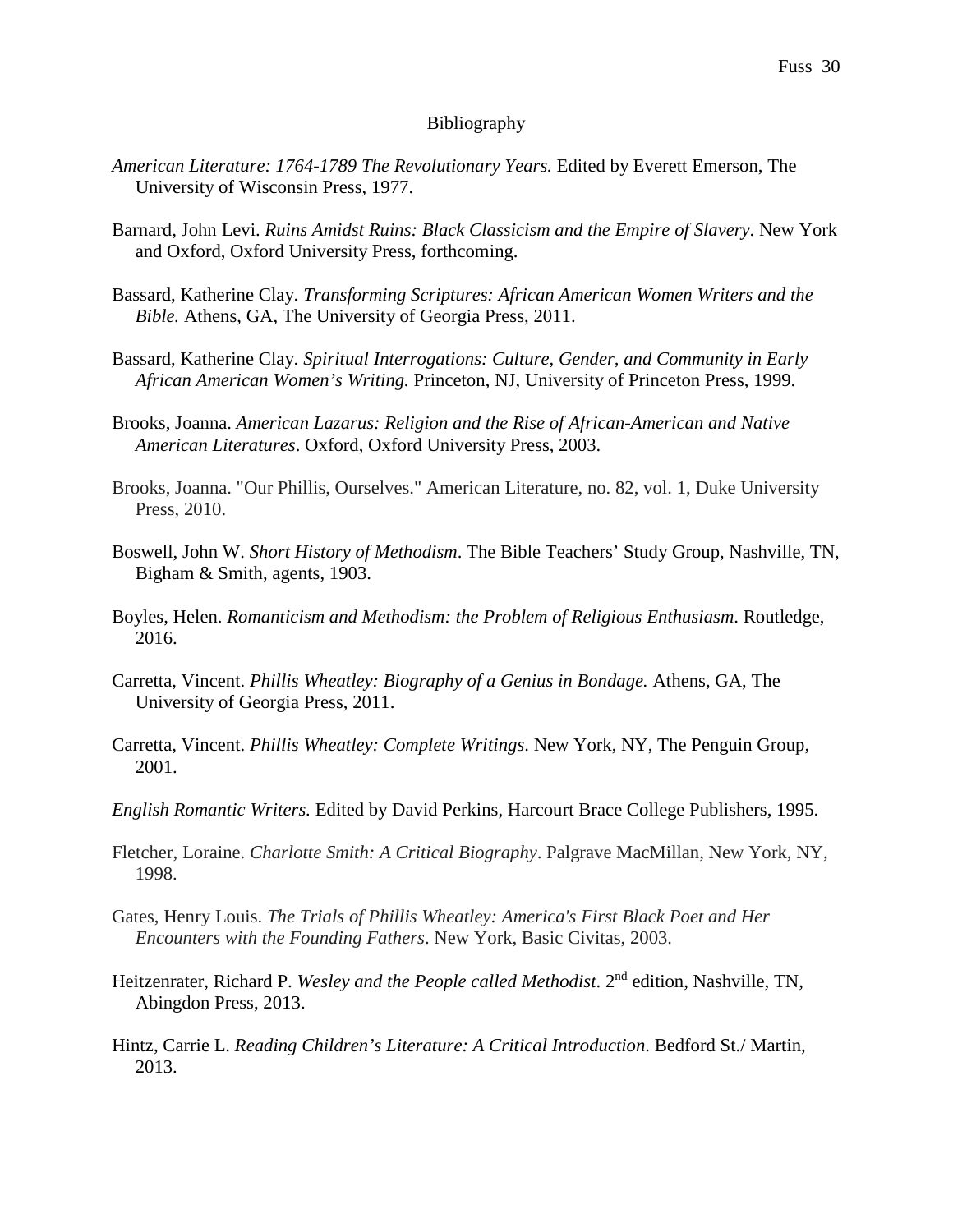- *The Holy Bible, King James Version*. Cambridge Edition, 1769, *King James Bible Online*, 2017, www.kingjamesbibleonline.org.
- Hunt, C. "Wordsworth and Charlotte Smith." *The Wordsworth Circle*, vol. 1, 1970, pp. 85–103, www.jstor.org/stable/24039615.
- Johnson, Sylvester A. *African American Religions, 1500-2000: Colonialism, Democracy, and Freedom.* New York, NY, Cambridge University Press, 2015.
- Knowles, Claire. *Sensibility and Female Poetic Tradition, 1780-1860: The Legacy of Charlotte Smith*. Farnham, England, Ashgate, 2009.
- Labbe, Jacqueline M. *Charlotte Smith: Romanticism, Poetry, and the Culture of Gender*. Manchester, Manchester UP, 2003.
- Marrant, John. *A Narratire of the Lord's Most Wonderful Dealings with John Marrant, a Black*. *The Wiley Blackwell Anthology of African American Literature.* Vol. 1, edited by Jene Andrew Jarrett, 2014.
- McConnell, Francis, J. *The Essentials of Methodism.* New York, NY, The thodist Book Concern, 1916.
- Melton, J. Gordon. *A Will to Choose: The Origins of African American Methodism.* Lanham, MD, Rowman &Littlefield Publishes, INC, 2007.
- Morison, Samuel Eliot. *The Founding of Harvard College*. Harvard University Press, 1936.
- *New Essays on Phillis Wheatley.* Edited by Shields, John C. and Eric Lamore. The University of Tennessee Press. 2011. Print.
- "History: John Leverett". Office of the President, The President and Fellows of Harvard University, Harvard, 2017.
- Kidd, Thomas S. *George Whitefield: America's Spiritual Founding Father*. Yale University Press, 2014.
- Robinson, Daniel. "Elegiac Sonnets: Charlotte Smith's formal paradoxy." *Papers on Language & Literature,* no. 39, vol. 2, *General OneFile*, 2003.
- Russell, Richey E. *A Methodist Theology of Church and Ministry.* Nashville, TN, Abingdon Press, 2009.
- Russell, Richey E., Kenneth E Rowe, Jean Miller Schmidt. *American Methodism: A Compact History.* Nashville, TN, Abingdon Press, 2012.